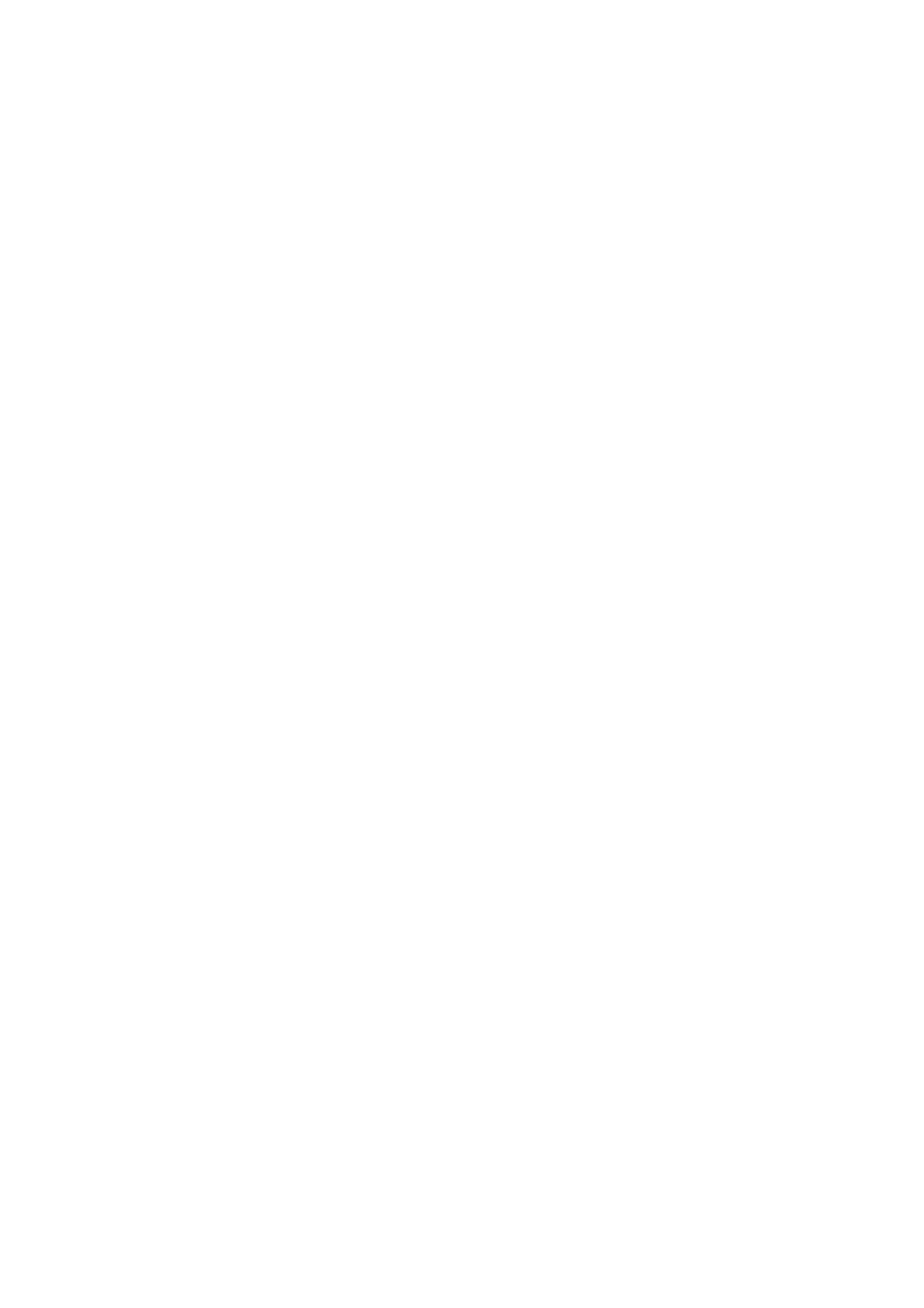## **HEALTH (MISCELLANEOUS PROVISIONS) ACT 1911 CAT ACT 2011 LOCAL GOVERNMENT ACT 1995**

### SHIRE OF QUAIRADING

## **ANIMALS, ENVIRONMENT AND NUISANCE LOCAL LAW 2017**

Under the powers conferred by the *Health (Miscellaneous Provisions) Act 1911*, the *Cat Act 2011*, the *Local Government Act 1995* and under all other powers enabling it, the Council of the Shire of Quairading resolved on 22 February 2018 to make the following local law.

#### **PART 1— PRELIMINARY**

## **1.1 Citation**

This local law is cited as the *Shire of Quairading Animals, Environment and Nuisance Local Law 2017.*

### **1.2 Commencement**

This local law comes into operation on the same day it is published in the *Government Gazette*.

#### **1.3 Application**

This local law applies throughout the district.

#### **1.4 Purpose and effect**

(1) The purpose of this local law is to provide for the regulation, control and management of animals and the prevention of environmental damage and nuisances within the District.

(2) The effect of this local law is to establish the requirements with which any person keeping animals, or undertaking activities that have the potential to impact the environment or create nuisance must comply.

## **1.5 Definitions**

(1) In this local law, unless the context otherwise requires—

*Act* means the *Local Government Act 1995;*

- *affiliated person* means a person who is a member of a poultry or pigeon club incorporated under the *Associations Incorporation Act 2015*;
- *alpaca* means any animal with the scientific name *Vicugna pacos*;
- *amusement* means anything usually conducted for amusement at a fair, a carnival or a show, whether conducted at a fair, a carnival or a show or elsewhere;
- *approved animal* means any farm animal which is the subject of a licence issued under this local law;
- *authorised person* means a person appointed by the local government, under section 9.10 of the Act to perform all or any of the functions conferred on an authorised person under this local law;
- *aviary bird* means any bird, other than poultry or pigeons, kept, or usually kept in an aviary or cage;

*bee hive* means a movable or fixed structure, container or object in which a colony of bees is kept; *birds* includes poultry;

*buffalo* means any animal with the scientific name *Bubalus bubalis*;

- *builder* means the holder of a building permit issued in respect of building works on a building site or a person in control of a building site;
- *Building Code* means the latest edition of the Building Code of Australia published by, or on behalf of, the Australian Building Codes Board, as amended from time to time, but not including explanatory information published with the Building Code;

*building permit* has the meaning given to it by the *Building Act 2011*;

**building site** means any lot for which a building permit is current;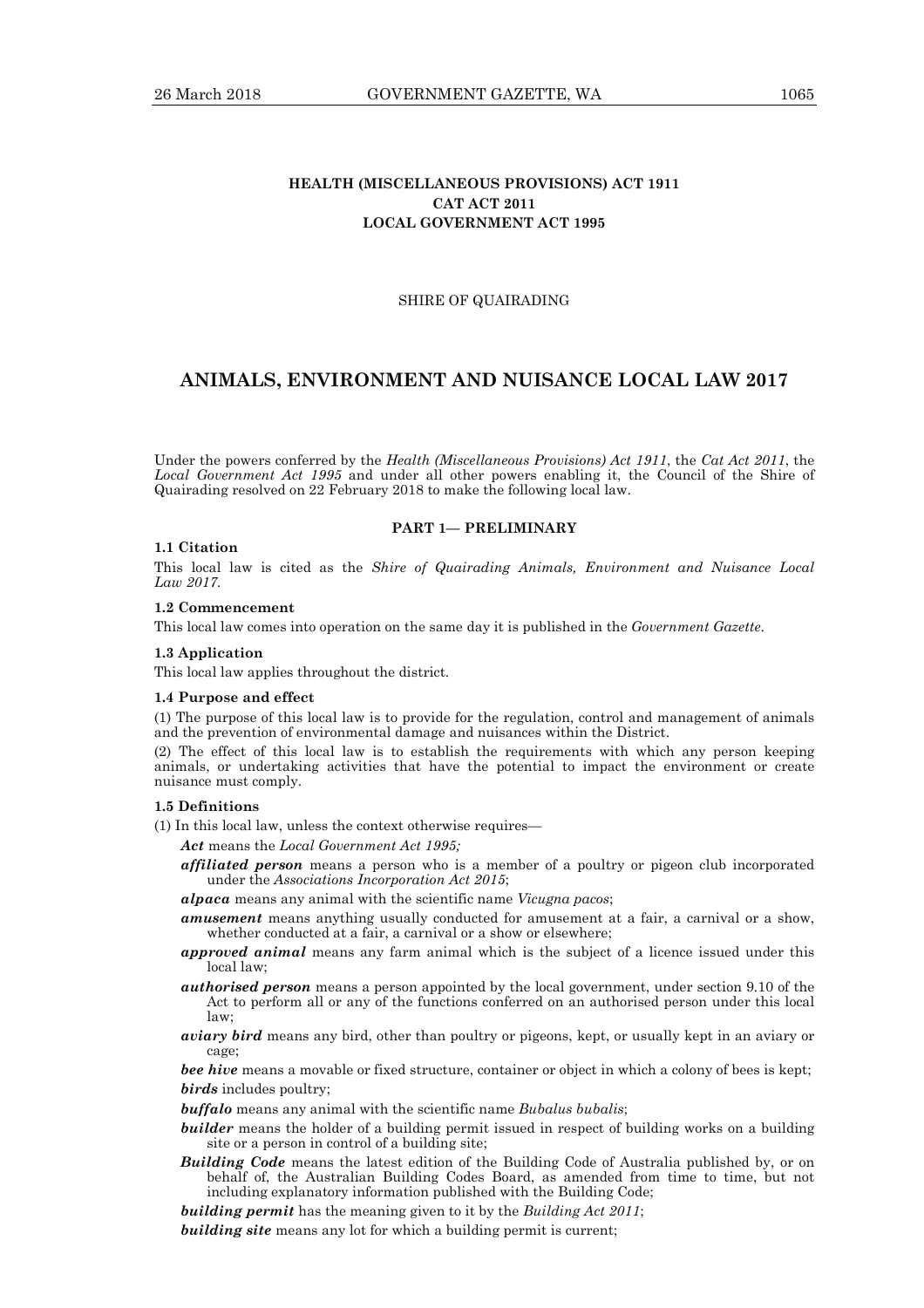*cattle* means any animal with the scientific name—

- (a) *Bos taurus*; or
- (b) *Bos indicus*,
- and includes an ox, calf or bull;

*camel* means any animal with the scientific name *Camelus dromedaries*;

- *cat organisation* means an organisation or association referred to in regulation 23(c) of the *Cat Regulations 2012;*
- *Class 6 building* means any Class 6 building as defined by the Building Code;

*Class 9 building* means any Class 9 building as defined by the Building Code;

*Code of Practice—Pigeon Keeping* means the Code of Practice for Pigeon Keeping and Racing in Western Australia as prescribed by the *Animal Welfare (General) Regulations 2003* and amended from time to time;

*cow* includes an ox, calf or bull;

*deer* means any animal with the scientific name—

- (a) *Cervus elaphus*; or
- (b) *Dama dama*;

*development* has the meaning given to it in the *Planning and Development Act 2005*;

*development site* includes any lot or lots for which there is currently a planning or subdivision approval, and any lot or lots upon which construction work, earthworks, clearing of scrub, trees or overgrowth or any other site works are taking or have taken place;

district means the district of the local government;

*disused* means, in relation to any thing whatsoever, that the thing—

- (a) is not in use for the purpose for which it was designed or appears to have been designed or intended; or
- (b) has been stored or left stationary on land in the district for more than 1 month;
- *dust* means any visible granular or particulate material which has or has the potential to become airborne and includes organic and non-organic matter and sand, but does not include smoke;
- *EHO* means an Environmental Health Officer appointed by the local government under the *Public Health Act 2016* and includes any acting or Assistant Environmental Health Officer;
- *equipment* means equipment, machinery or vehicles used for, or in connection with, the development of land;
- *farm animal* includes a sheep, cow, goat, horse (excluding a miniature horse), deer, alpaca or pig (excluding a miniature pig);

*farming zone* means any area zoned "Farming" under a local planning scheme;

*food* has the same meaning as is given to it in section 9 of the *Food Act 2008*;

*food business* has the same meaning as is given to it under section 10 of the *Food Act 2008*;

*food premises* means any premises including land, vehicles, parts of structures, tents, stalls and other temporary structures, boats, pontoons and any other place declared by the local government to be premises under the *Food Act 2008* kept or used for the handling of food for sale, but does include food vending machines or vehicles used only to transport food;

*goat* means any animal with the scientific name *Capra hircus*;

*horse* means any animal with the scientific name-

- (a) *Equus callabus*; or
- (b) *Equus asinus*; or
- (c) *Equus callubus X Equus asinus*;

 and includes stallion, mare gelding, shetland pony, pony colt or foal, ass, mule, donkey, and any beast of whatever description used for burden or draught or for carrying persons;

land includes any building or structure on the land;

*licence* means a licence issued under this local law;

*licence holder* means a person who holds a valid licence:

*liquid waste* means waste from any process or activity that is in liquid form and includes paint, fuel, grease, fat, oil, degreaser solvent, detergent, chemical, animal waste, food waste, effluent and all discharges of liquid to land, air or water that are not otherwise authorised by a written law but does not include uncontaminated stormwater;

*livestock* means any horse, cow, sheep, goat, swine, buffalo, deer, camel, llama or alpaca;

*livestock vehicle* means a vehicle that contains livestock or previously has been used for the carriage of livestock;

*llama* means any animal with the scientific name *Lama glama*;

*local government* means the Shire of Quairading;

*local planning scheme* has the meaning given to it by the *Planning and Development Act 2005*; *lot* has the meaning given to it by the *Planning and Development Act 2005*;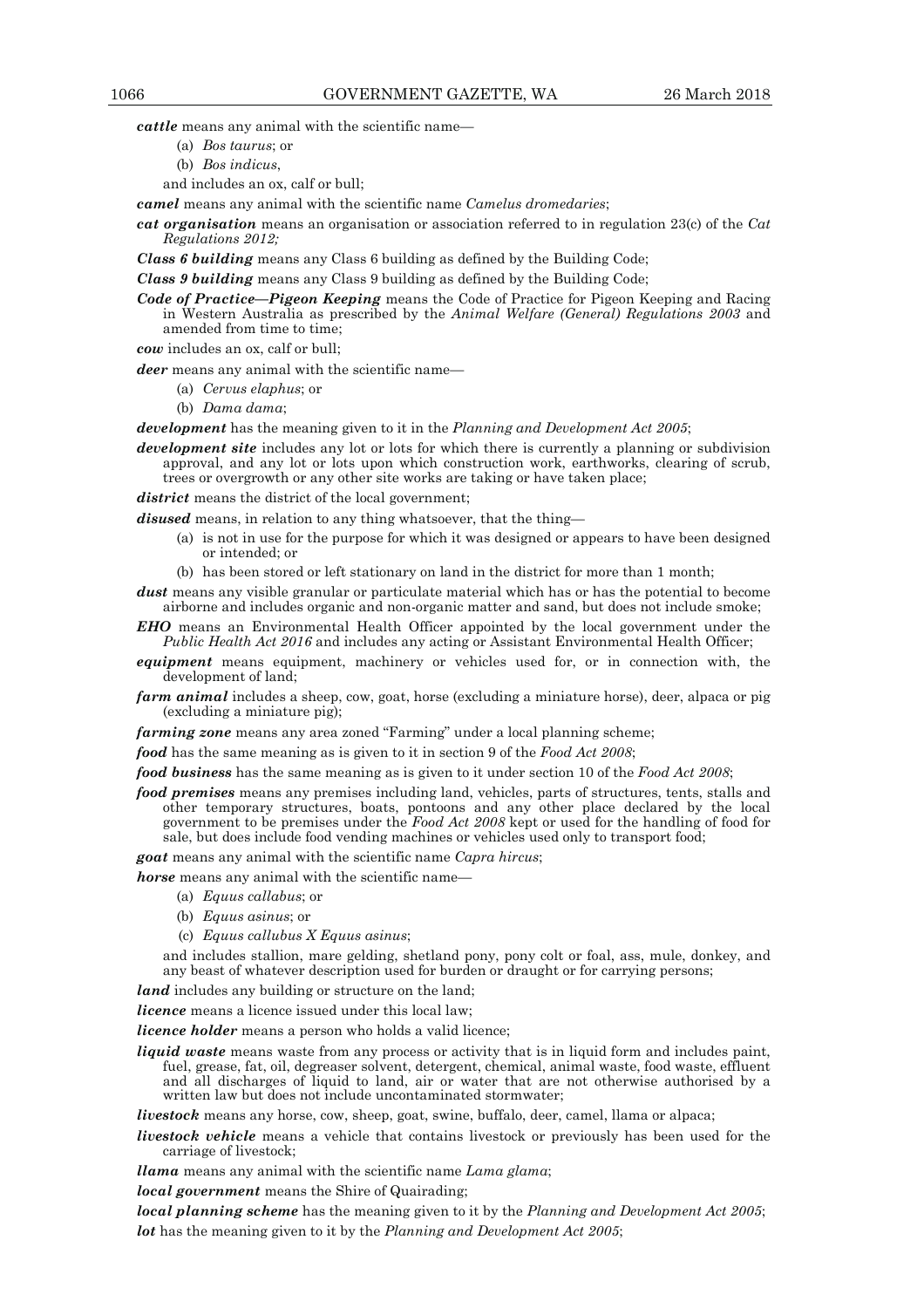- *manure receptacle* means a receptacle of sufficient capacity to receive all manure produced in 1 week on premises upon which a farm animal or farm animals are kept, constructed of smooth, durable, impervious materials, fitted with a fly proof, hinged cover and with no part of the floor lower than the adjoining ground;
- *miniature horse* means a horse which meets the standard and height for a miniature horse as described by the Miniature Horse Association of Australia Inc;
- *miniature pig* means a pig that does not exceed 650 millimetres in height as an adult and weighs less than 55 kilograms;

*nuisance* means—

- (a) an activity or condition which is harmful or annoying and which gives rise to legal liability in the tort of public or private nuisance at law;
- (b) an unreasonable interference with the use and enjoyment of a person of his or her ownership or occupation of land; or
- (c) interference which causes material damage to land or other property on the land affected by the interference;

*owner* has the meaning given to it in the Act;

- *occupier* means any person who is in control of any land or part of any land or authorised by the owner, lessee, licensee or any other person empowered to exercise control in relation to land to perform any work in relation to any land and includes a builder or contractor;
- *pig* means any animal with the scientific name *Sus scrofa*;
- *pigeon* includes homing pigeons and other domesticated breeds of the species Columba livia, but does not include native pigeons or doves whether or not the keeping of such birds is subject to the approval of the Department of Biodiversity, Conservation and Attractions;
- *planning approval* means an approval, with or without conditions, granted by the local government in respect of an application, to begin or continue development;
- *poultry* includes fowls, roosters, ducks, peafowls, turkeys, geese, guinea fowls, pheasants and other birds commonly kept for the production of eggs or meat for domestic consumption;
- *premises* includes a building or structure, or part of a building or structure, of any type;
- *refuse* means any waste material including bricks, lime, cement, concrete, rubble, stones, iron, timber, tiles, bags, plastics, ashes, vegetation, timber, wood or metal shavings, sawdust, and waste food, and includes any broken, used, derelict or discarded matter;
- *residential building* has the meaning given to it in the Residential Design Codes of Western Australia, as amended from time to time;
- *Residential Design Code* means the Residential Design Codes developed by the Department of Planning, Lands and Heritage to provide the basis for the control of residential development throughout Western Australia;
- *residential zone* means any area zoned "Residential" under a local planning scheme;
- *rural residential zone* means any area zoned "Rural Residential" under a local planning scheme;
- *sand* means granules or particles of rock, earth, clay, loam, silt and any other granular, particulate or like material including dust and gravel;
- *Schedule* means a Schedule to this local law;
- *sheep* means any animal with scientific name *Ovis aries*;
- *stormwater* means any naturally occurring water that results from rainfall on or around a site, or water flowing onto the site;
- *street* means any highway or thoroughfare which the public is entitled to use, including the verge and other things including bridges and culverts appurtenant to it;
- *subdivision approval* means a subdivision approval under the *Planning and Development Act 2005*;
- *town centre zone* means any area zoned "Town Centre" under a local planning scheme;

*townsite zone* means any area zoned "Townsite" under a local planning scheme;

*townsite* means the townsites within the district which are

- (a) constituted under section 26(2) of the *Land Administration Act 1997*; or
- (b) referred to in clause 37 of Schedule 9.3 of the Act;

*truck* means a motor vehicle having a tare weight in excess of 3,000 kilograms;

*unreasonable noise* has the meaning given to it by the *Environmental Protection Act 1986*;

*vectors of disease* includes fleas, flies, bedbugs, cockroaches, lice or similar insects;

*vehicle* includes—

- (a) every conveyance, not being a train or aircraft, and every object capable of being propelled or drawn, on wheels, tracks or otherwise;
- (b) a wheelchair or any device designed for use, by a physically impaired person on a footpath; and
- (c) a pram, a stroller, shopping trolley or a similar device; and
- *vermin* includes rats, mice, flies, fleas, mites, lice, cockroaches and any other animal, whether vertebrate or invertebrate, which is known to be a vector of disease or likely to cause damage to human food, habitation or possessions.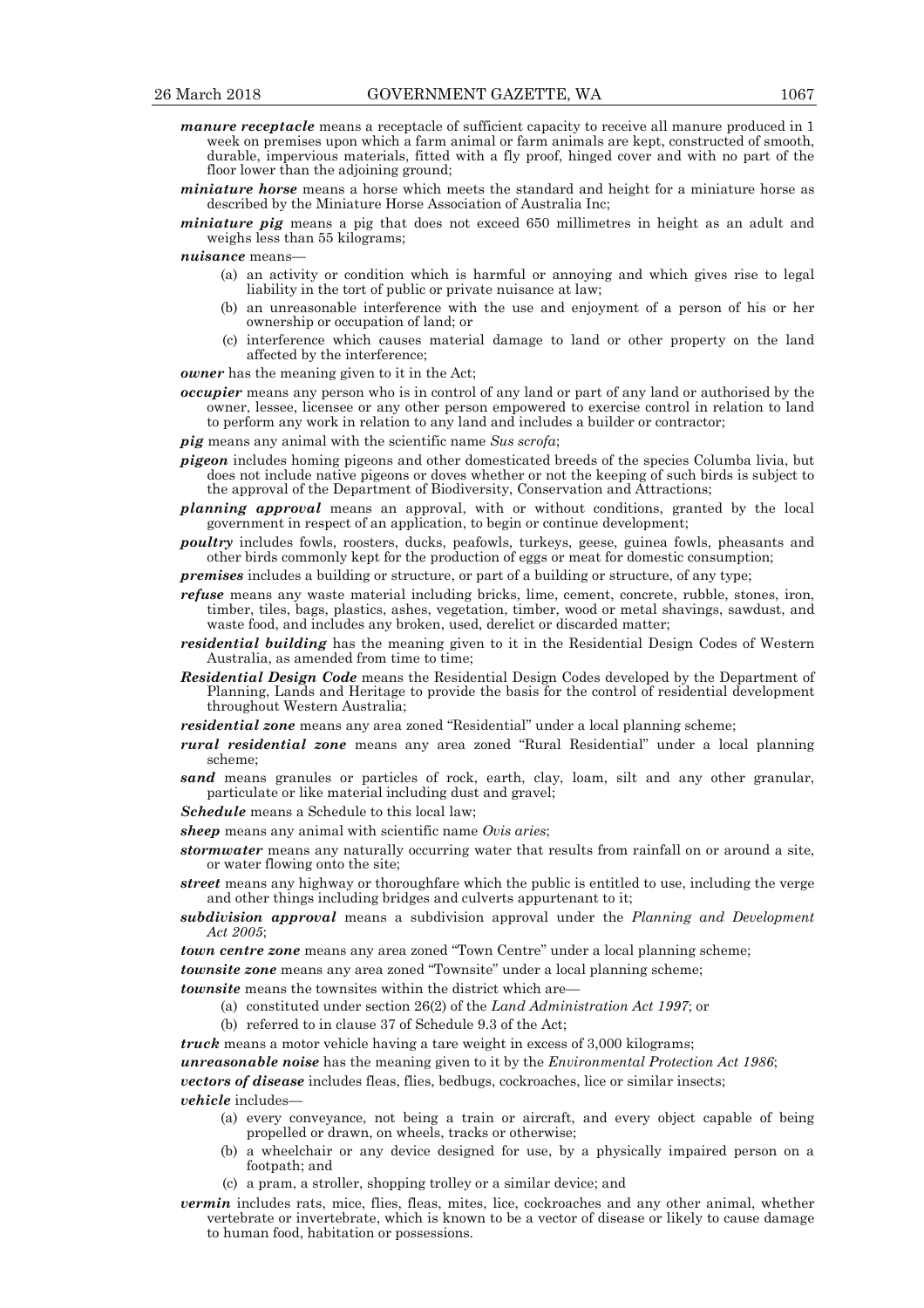(2) Any other expression used in this local law and not defined herein shall have the meaning given to it in the Act.

(3) Where, in this local law, a duty, obligation or liability is imposed on an "owner and/or occupier" the duty shall be deemed to be imposed jointly and severally on each owner and occupier.

(4) Where, under this local law, the local government is authorised to carry out actions, or cause to be undertaken works, as a consequence of the failure of any person to comply with the terms of a notice or other conduct, the right to enter land is at all times subject to the provisions of Part 3, Division 3, subdivision 3 of the Act.

## **PART 2—KEEPING OF ANIMALS**

*Division 1—Animals* 

## **2.1 Interpretation**

In this Division, unless the context otherwise requires *animal* includes cats, dogs, rabbits and ferrets or the like.

## **2.2 Cleanliness**

An owner or occupier of premises in or on which a dog, cat or other animal is kept shall—

- (a) keep the premises free from excrement, filth, food waste and all other matter which is or is likely to become offensive or injurious to health, or to attract rats or other vectors of disease;
- (b) when so directed by an EHO, clean and disinfect the premises; and
- (c) keep the premises, so far as possible, free from flies or other vectors of disease, by spraying with a residual insecticide or other effective means.

#### **2.3 Animal enclosures**

(1) A person shall not keep or cause, or permit to be kept, any animals on premises which are not effectively drained or of which the drainage flows to the walls or foundations of any building.

(2) The owner or occupier of premises where animals are kept shall, when directed by an EHO, pave, grade and drain the floors of all structures and the surface of the ground of all enclosures used for the keeping of animals.

#### **2.4 Cats**

(1) Subject to subclauses (6) and (7), a person shall not, without an exemption in writing from the local government, keep more than 3 cats over the age of 6 months, or if the person is a member of a cat organisation a maximum of 9 cats over the age of 6 months can be kept, on premises on any land within the district.

(2) An owner or occupier of premises may apply in writing to the local government for exemption from the requirements of subclause (1).

(3) The local government shall not grant an exemption under subclause (2) unless it is satisfied that the number of cats to be kept will not be a nuisance or injurious or dangerous to health.

(4) An exemption granted under this clause shall specify—

- (a) the owner or occupier to whom the exemption applies;
- (b) the premises to which the exemption applies; and
- (c) the maximum number of cats which may be kept on the premises.

(5) Subject to the *Cat Act 2011,* a person who is granted an exemption under subclause (3) may be required to house or keep cats in such manner as directed by an EHO.

(6) Subject to regulation 7 of the *Cat (Uniform Local Provisions) Regulations 2013 a* person may keep more than 3 cats over the age of 6 months, on premises used for veterinary purposes or as a pet shop, or if the person is a member of a cat organisation.

(7) A person shall not breed cats on any premises unless the person is an approved cat breeder under the *Cat Act 2011.* 

#### *Division 2—Keeping of birds*

## **2.5 Keeping of poultry and pigeons in a townsite**

(1) An owner or occupier of premises in a townsite shall not keep or permit to be kept on the premises any poultry or pigeons—

- (a) unless approved by the local government in accordance with clause 2.6; and
- (b) otherwise than in accordance with subclause (2).

(2) An owner or occupier of premises in a townsite shall not keep or permit to be kept on the premises—

- (a) more than 12 poultry; and
- (b) more than 12 pigeons unless the owner or occupier is an affiliated person in which case the maximum number of pigeons may be increased to 100.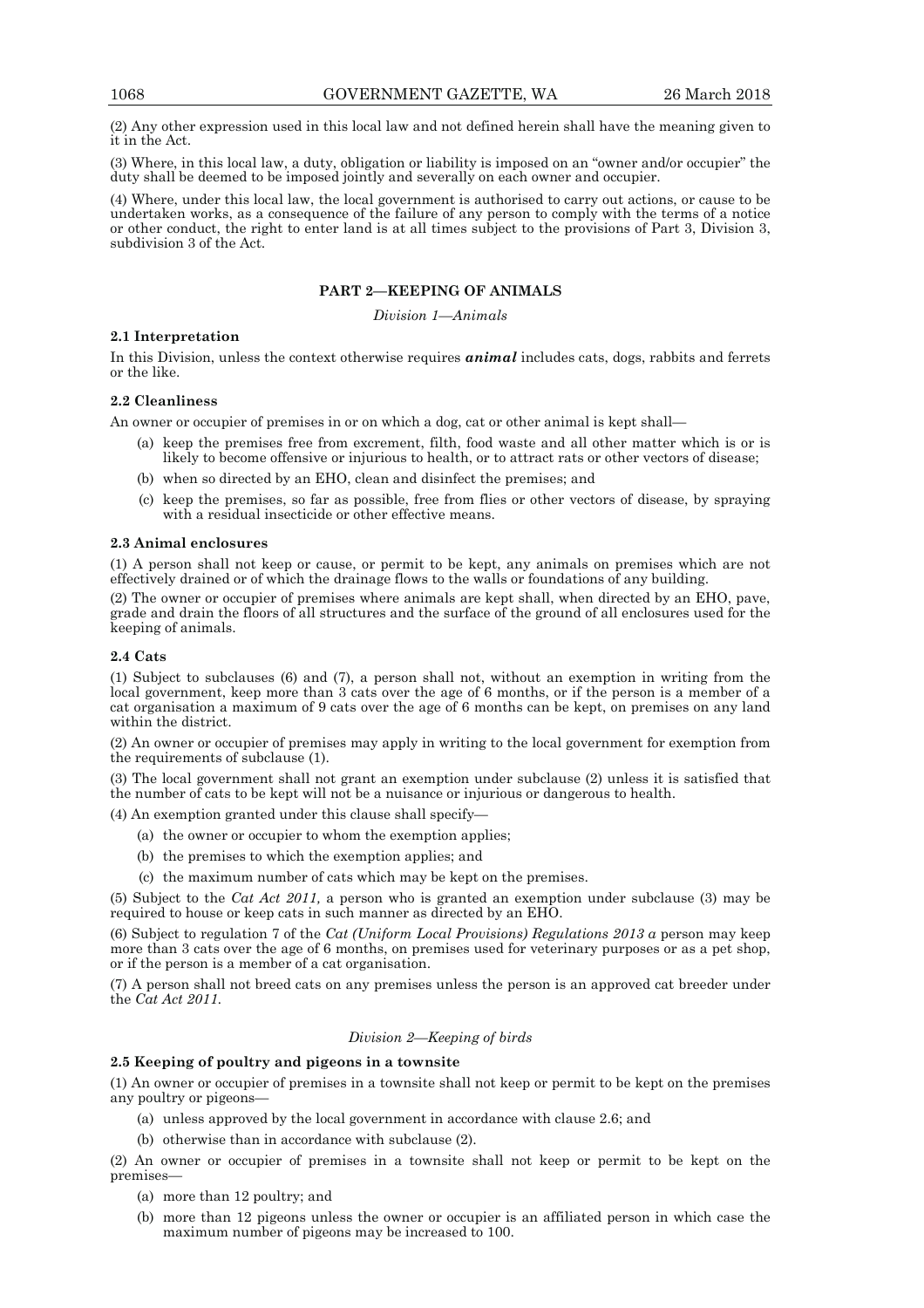### **2.6 Application for approval to keep poultry and pigeons in a townsite**

(1) Subject to compliance with subclause 2.5(2), the local government may approve the keeping of poultry or pigeons in accordance with this local law by an owner or occupier of premises within a townsite subject to the following—

- (a) the owner or occupier submitting an application to the local government shall—
	- (i) specify the number of poultry or pigeons proposed to be kept; and
	- (ii) include a site plan showing lot size, location of enclosure, distance from boundaries and buildings and proximity to houses on adjoining land.

(2) The local government may, at its discretion, conduct public consultation with all owners and/or occupiers whose property abuts the applicant's property prior to the application being determined.

(3) The local government may approve, with or without conditions, or refuse to approve an application received under this clause.

(4) Where an approval for the keeping of poultry or pigeons is issued subject to conditions, the holder of the approval shall comply or cause compliance with those conditions.

## **2.7 Conditions for keeping of poultry**

A person who keeps poultry or permits poultry to be kept in a townsite shall ensure that—

- (a) no poultry shall be kept less than 9 metres from any residential building;
- (b) no poultry is able to approach within 15 metres of a public street, public building, commercial premises or food premises;
- (c) all poultry is kept in a properly constructed and securely fastened structure;
- (d) the structure has an impervious floor laid with a fall to the front of at least 1 in 50; and
- (e) all structures or enclosures within which poultry are kept are maintained at all times in a clean condition.

#### **2.8 Roosters, geese, turkeys and peafowl**

Except on land in a farming zone, or with the prior written permission of the local government, an owner or occupier of premises shall not keep any of the following—

- (a) roosters;
- (b) geese;
- (c) turkeys; or
- (d) peafowls.

## **2.9 Conditions for keeping of pigeons**

(1) A person who keeps pigeons, or permits pigeons to be kept, shall ensure that—

- (a) all pigeons are kept in a properly constructed pigeon loft, except where registered homing pigeons are freed for exercise;
- (b) all structures or enclosures within which pigeons are kept are maintained at all times in a clean condition;
- (c) no opening to a pigeon loft, including openings for ventilation, is within 9 metres of any residential building; and
- (d) no opening to a pigeon loft, including openings for ventilation, is within 15 metres of a public street, public building, commercial premises or food premises.

(2) An affiliated person who keeps pigeons, or permits pigeons to be kept, shall do so in accordance with the Code of Practice—Pigeon Keeping, subject to the provisions of this local law.

#### **2.10 Termination of approval to keep poultry or pigeons**

If an owner or occupier of premises to whom an approval to keep poultry or pigeons has been granted by the local government pursuant to subclause  $2.\overline{6(3)}$ 

- (a) breaches a condition of the approval;
- (b) breaches clause 2.7 or clause 2.9 of this local law; or
- (c) fails to comply with a written notice served by the local government in relation to the keeping of poultry or pigeons,

then the local government may cancel its approval upon written notice of such cancellation being given to the owner or occupier within 60 days of the breach or failure to comply as the case may be.

## **2.11 Restrictions on pigeon nesting and perching**

The local government may order an owner or occupier of a house on or in which pigeons are, or are in the habit of nesting or perching, to take reasonable steps to prevent them from continuing to do so.

#### **2.12 Conditions of keeping aviary birds**

A person who keeps, or permits to be kept, aviary birds shall ensure that—

- (a) the aviary or cage in which the birds are kept is located at least 1 metre from any lot boundary and at least 5 metres from a residential building on any other lot;
- (b) there is a floor beneath the roofed area of the aviary or cage which is constructed of smooth, impervious material with a gradient of at least 1 in 50 to the front of the aviary or cage;
- (c) the aviary or cage is kept in clean condition and good repair at all times;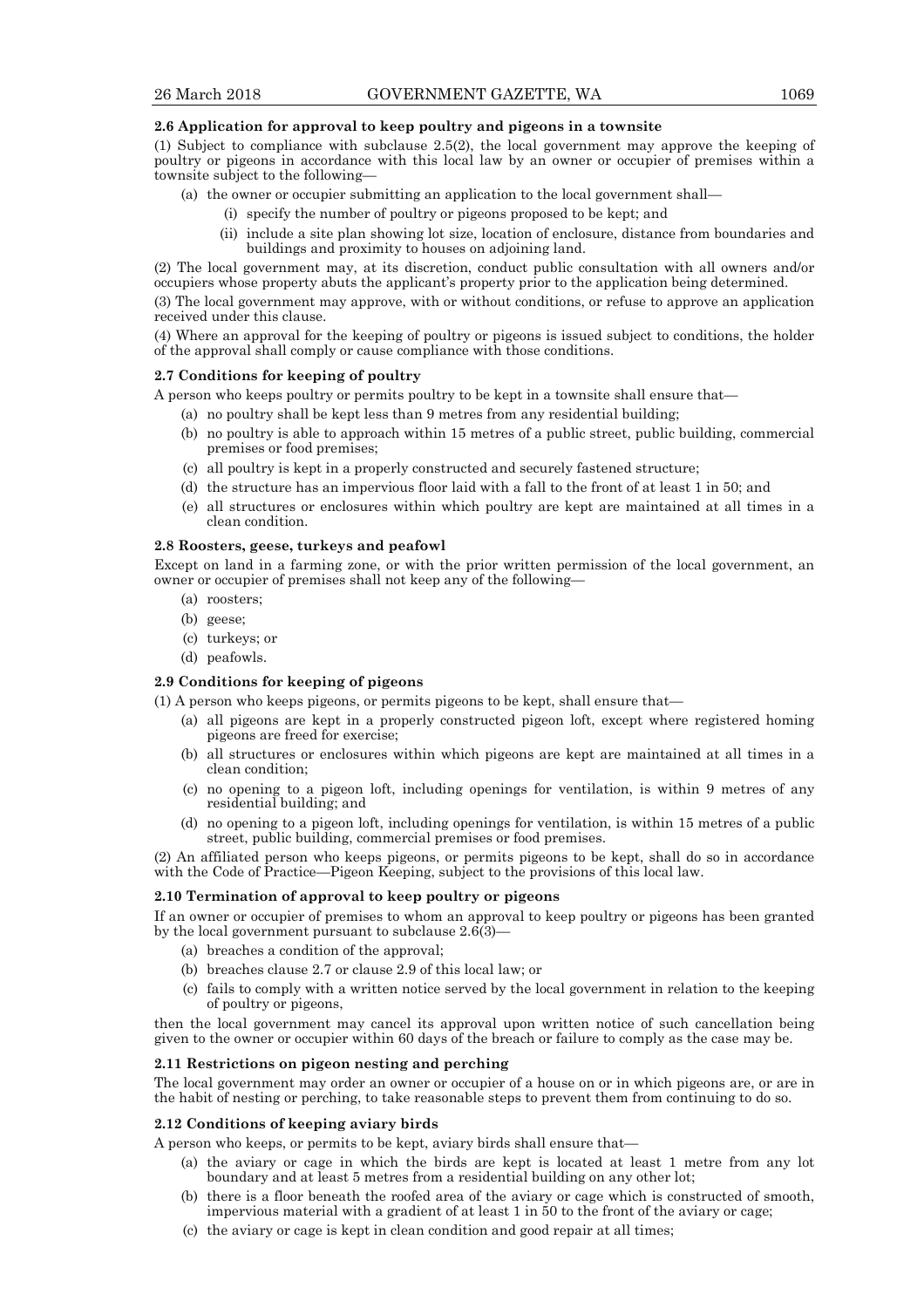- (d) all feed for the birds other than that intended for immediate consumption is stored in vermin proof containers; and
- (e) effective measures are taken to prevent the attraction or harbourage of vermin.

## **2.13 Nuisance caused by birds**

An owner or occupier of land shall not keep any bird or birds which—

- (a) are or create a nuisance; or
- (b) emit an unreasonable noise.

## *Division 3—Keeping of bees*

## **2.14 Licence required to keep bees**

(1) In this division, a *licence* refers to a licence issued under clause 2.16

(2) Subject to the provisions of this clause, a person shall not keep bees or allow bees to be kept on land except in accordance with a valid licence issued in relation to the land.

(3) Subclause (2) does not apply where—

- (a) the land is outside the townsite; and
- (b) the bees are kept—
	- (i) at least 500 metres from a thoroughfare; or
	- (ii) less than 500 metres from a thoroughfare but the vegetation or a screen or other barrier on the land is such as to encourage the bees to fly at a height over the thoroughfare as will not create a nuisance to users of the thoroughfare.

(4) Subclause (2) does not apply where an occupier of land keeps bees on the land—

- (a) for a continuous period not exceeding 8 weeks; and
- (b) for the purpose of pollinating a crop on the land.

(5) An occupier referred to in subclause (4), in keeping bees under that subclause, shall provide a good and sufficient water supply on the land which is readily accessible by the bees.

(6) Subclause (2) does not apply where a person keeps bees on Crown land.

## **2.15 Application for a licence**

An applicant for a licence shall-

- (a) be a person registered as a beekeeper under regulation 13(7) of the *Biosecurity and Agriculture Management (Identification and Movement of Stock and Apiaries) Regulations 2013*;
- (b) provide such details as may be required by the local government;
- (c) apply in the form approved by the local government; and
- (d) pay any application fee imposed and determined by the local government under sections 6.16 to 6.19 of the Act.

## **2.16 Determination of application**

(1) The local government may—

- (a) refuse to determine an application for a licence which does not comply with clause 2.15;
- (b) approve an application for a licence subject to the conditions referred to in clause 2.14 and to such other conditions as it considers appropriate; or
- (c) refuse to approve an application for a licence.

(2) Where an application for a licence is approved subject to conditions, the licence holder is to comply with those conditions or is to cause those conditions to be complied with.

(3) Where the local government approves an application under subclause (1)(b), it is to issue to the applicant a licence in the form approved by the local government.

(4) A licence is valid from the date of issue unless, and until, it is cancelled under this local law.

## **2.17 Conditions of approval**

(1) Without limiting the generality of subclause 2.16(1)(b) an application for a licence may be approved by the local government subject to the following conditions—

- (a) the provision of a good and sufficient water supply on the land which is readily accessible by the bees on the land;
- (b) each bee hive shall be—
	- (i) kept at a distance specified by the local government from any thoroughfare, public place or boundary of the land; or
	- (ii) located near a screen or other barrier so as to prevent the bees flying low over a thoroughfare, public place or adjoining land;
	- (iii) no more than 2 bee hives are to be kept on land of less than 2,000 square metres in area; and
	- (iv) no more than 15 bee hives are to be kept on land between 2,000 square metres and 20,000 square metres in area.

(2) In respect of a particular application for a licence, the local government may vary any of the conditions referred to in subclause (1).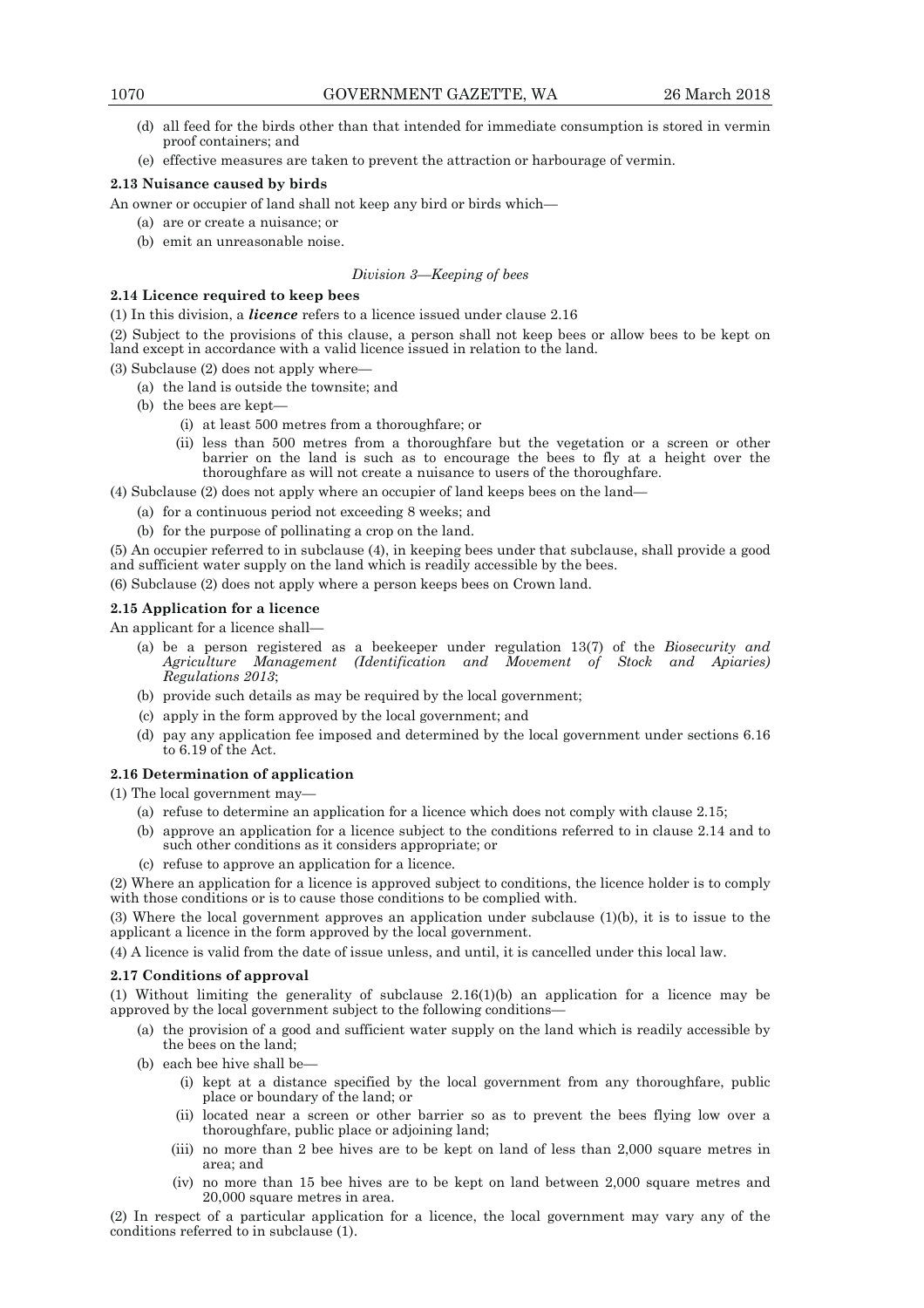#### **2.18 Variation or cancellation of licence and conditions**

- (1) The local government may vary the conditions of a licence after it has been issued.
- (2) The local government may cancel a licence on the request of a licence holder to do so.
- (3) Notwithstanding clause 2.22, a licence shall be cancelled on—
	- (a) the licence holder ceasing to be registered as a beekeeper under regulation 13(7) of the *Biosecurity and Agriculture Management (Identification and Movement of Stock and Apiaries) Regulations 2013*; or
	- (b) the expiration of a continuous period of 12 months during which the licence holder has not kept any bees on the land to which the licence relates,

without any action required on the part of the local government.

#### **2.19 Licence holder to notify cessation of registration or keeping of bees**

(1) In this clause a *licence holder* includes the holder of a licence cancelled by subclause 2.18(3).

- (2) A licence holder is to notify the local government in writing as soon as practicable after—
	- (a) the licence holder ceases to be registered as a beekeeper under regulation 13(7) of the *Biosecurity and Agriculture Management (Identification and Movement of Stock and Apiaries) Regulations 2013*; or
	- (b) a continuous period of 12 months has passed during which the licence holder has not kept any bees on the land described in her or his licence.

(3) A licence holder shall, within 7 days of the local government giving the licence holder a written notice to do so, provide to the local government—

- (a) written proof of her or his registration as a beekeeper under regulation 13(7) of the *Biosecurity and Agriculture Management (Identification and Movement of Stock and Apiaries) Regulations 2013*;
- (b) in respect of land identified by the local government in its notice, a signed statement as to whether or not he or she has kept bees on the land within the 12 months preceding the date of the notice; or
- (c) both.

#### **2.20 Licence not transferable**

A licence is personal to the licence holder and applies only to the land described in the licence.

#### **2.21 Nuisance**

A person shall not keep, or allow to be kept, bees or bee hives, or both, on land so as to create a nuisance.

#### **2.22 Notice to remove bees**

(1) Whenever, in the opinion of the local government, a person has contravened any provision of the *Biosecurity and Agriculture Management (Identification and Movement of Stock and Apiaries) Regulations 2013* or of this local law which relates to the keeping of bees or bee hives, the local government may give the licence holder, in relation to that land, or if there is no valid licence in relation to that land, an owner or occupier of the land, a written notice requiring her or him to remove any bees or bee hives, or both, from the land within the time specified in the notice.

(2) Subject to Division 1 of Part 9 of the Act, on the giving of a notice referred to in subclause (1), any valid licence given by the local government relating to the keeping of bees or bee hives on that land is cancelled from the time specified in the notice, being not less than 7 days from the date it is given.

(3) Where a person fails to comply with a notice given under subclause (1), the local government may dispose of the bees or the bee hives or both, in such manner as it sees fit and recover the costs of so doing from the licence holder, or an owner or occupier, as the case may be, as a debt due to it.

#### *Division 4—Keeping of farm animals*

## **2.23 Licence required to keep farm animals**

Subject to clause 2.28, an owner or occupier of land within a townsite shall not keep, or allow to be kept, any farm animal unless in accordance with a valid licence authorising the keeping of such a farm animal issued in relation to the land pursuant to clause 2.26.

#### **2.24 Application for a licence to keep farm animals**

An application for a licence required by clause 2.23 shall be in the form approved by the local government and shall include the following information—

- (a) a plan of the property, at a scale not less than 1:200, with dimensions clearly marked, showing where it is proposed that the animal is to be kept and the distance of that location from any residential building on another lot, Class 6 building or Class 9 building, business premises or food premises;
- (b) a sketch plan, at a scale of 1:100, indicating the nature of the shelter or housing to be provided for the animal;
- (c) a detailed written plan for the management of manure which addresses—
	- (i) control of flies and other vermin;
	- (ii) disease prevention; and
	- (iii) prevention of nuisance odours; and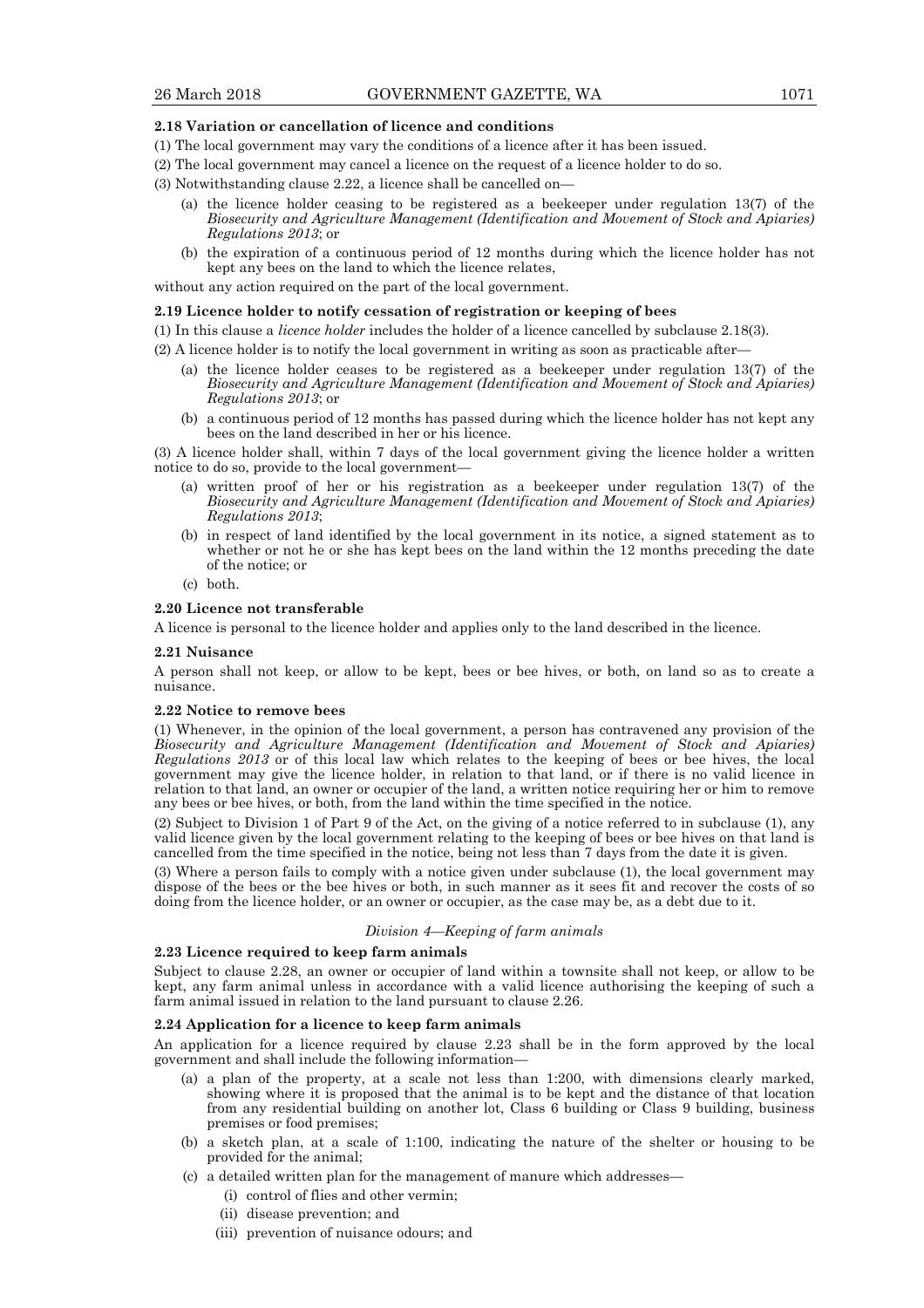(d) the appropriate application and licence fees as determined from time to time by the local government in accordance with sections 6.16 to 6.19 of the Act.

### **2.25 Determination of application to keep farm animals**

(1) Subject to clause 2.26, the local government may—

- (a) refuse to determine an application for a licence which does not comply with clause 2.24;
- (b) approve an application for a licence subject to such conditions as it considers appropriate; or
- (c) refuse to approve an application for a licence.

(2) Where an application for a licence is approved subject to conditions, the licence holder shall comply with those conditions or cause compliance with those conditions.

(3) Where the local government approves an application under subclause (1)(b), it is to issue to the applicant a licence in the form approved by the local government.

(4) A licence is valid from the date of issue until 30 June the following year, unless it is cancelled prior to that date under this local law.

## **2.26 Conditions of approval to keep farm animals**

(1) A licence shall not be granted pursuant to clause 2.25—

- (a) unless the land for which the approval is sought is of such dimensions and configuration as will permit the subject animal to be confined in a minimum cleared area of 150 square metres and prevented from approaching within 15 metres of any residential building, Class 6 building or Class 9 building, business premises or food premises;
- (b) in the case of a horse (other than a miniature horse) or cow, unless the land for which the approval is sought has a minimum area of 1 hectare; or
- (c) for the keeping of any pig (other than a miniature pig).

(2) The local government shall take into account the opinions of occupiers of adjoining properties in determining whether to grant approval for the keeping of a farm animal.

(3) Approval to keep a farm animal may be issued subject to conditions, including—

- (a) that a stable or shelter is provided for housing the approved animal;
- (b) that a manure receptacle is provided in a position convenient to the shelter or place where the approved animal is kept, and that the receptacle is used for the receipt of all manure produced on the premises; or
- (c) any other conditions that the local government considers necessary for the protection of the health and amenity of the neighbourhood,

and such conditions may be imposed at any time subsequent to the initial approval.

## **2.27 Variation or cancellation of licence to keep farm animals and conditions of licence**

(1) The local government may vary the conditions of a licence after it has been issued, and shall give notice of such variation to the licence holder.

(2) The local government may cancel a licence in the event the licence holder—

- (a) fails to comply with any condition of the licence;
- (b) after being notified of a variation under subclause (1) fails to comply with the varied condition;
- (c) breaches clause 2.28, 2.29, or 2.31 of this local law; or
- (d) fails to comply with a notice of breach issued under clause 6.1.

## **2.28 Conditions for keeping farm animals**

(1) An owner or occupier of premises upon which a farm animal or farm animals are kept, shall—

- (a) maintain the place or places where the animals are kept in clean condition;
- (b) ensure that any farm animal or farm animals kept on the premises do not cause or constitute a nuisance;
- (c) maintain the premises free from flies or other vermin by spraying with residual insecticide or other effective means;
- (d) if a manure receptacle is required to be used—
	- (i) cause all manure produced on the premises to be collected daily and placed in the receptacle;
	- (ii) cause the receptacle to be emptied as often as is necessary to prevent it becoming offensive or a breeding place for flies or other vermin, but in any case at least once a week; and
	- (iii) keep the lid of the receptacle closed except when manure is being deposited or removed; and
- (e) not permit any farm animal to approach within 15 metres of any residential building, food premises, Class 6 building or a Class 9 building, or a business or commercial premises.

#### **2.29 Keeping a miniature horse**

(1) An owner or occupier of a premises may keep only a sterilised miniature horse on land of not less than 1,000 square metres in area provided it is registered with the local government and the annual registration fee approved from time to time by the local government in accordance with sections 6.16 to 6.19 of the Act is paid.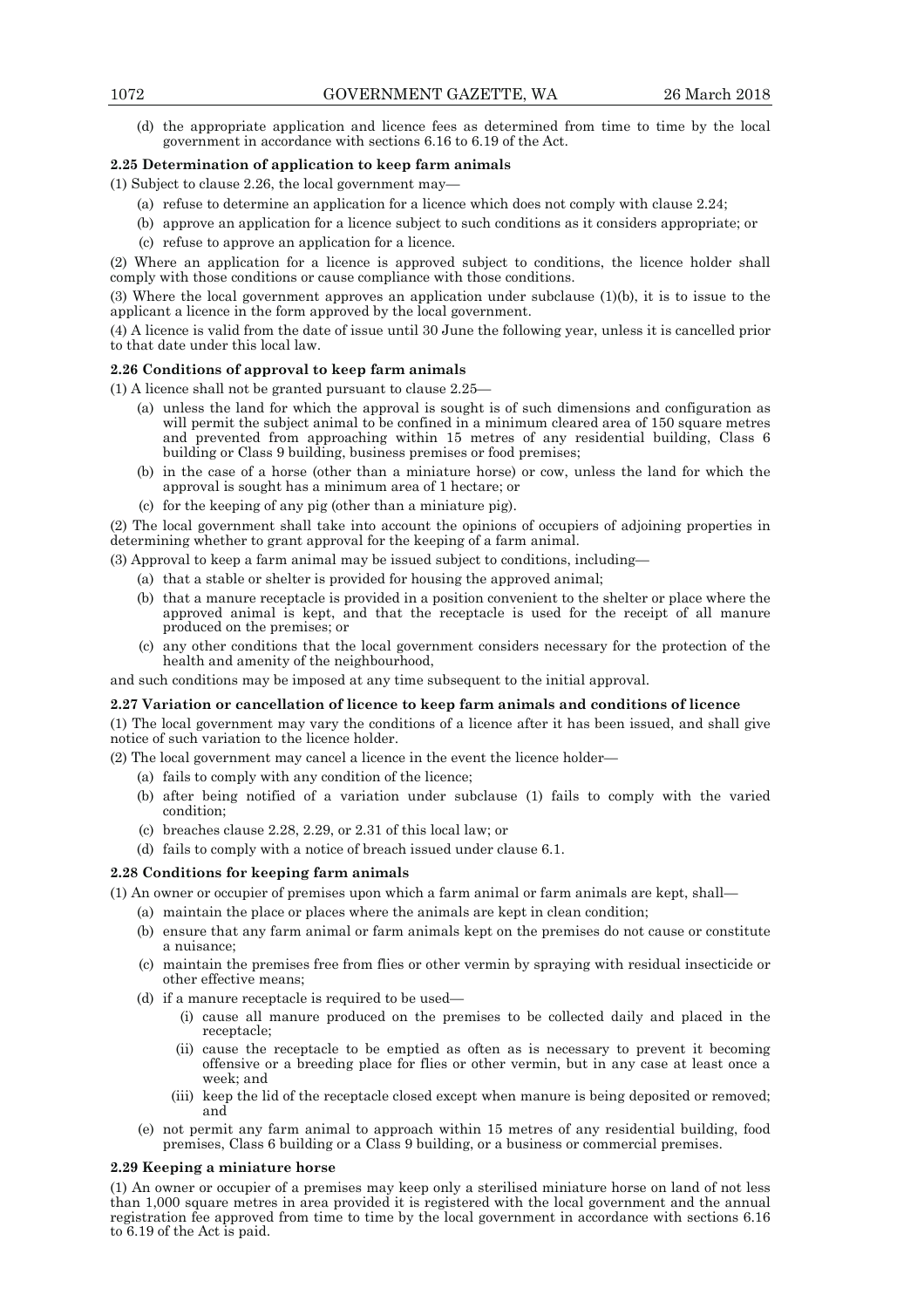(2) An owner of occupier of premises shall—

- (a) not keep more than 1 miniature horse on land within a townsite or zoned rural residential without the written approval of the local government or an authorised person; and
- (b) not permit a miniature horse to come within 9 metres of any house.

(3) The local government or an authorised person may prohibit the keeping of a miniature horse on any land or may state the conditions under which a miniature horse may be kept.

#### **2.30 Keeping a miniature pig**

(1) A person may keep 1 miniature pig on land zoned residential, town centre, townsite, rural residential or farming, provided it is registered with the local government and the annual registration fee approved from time to time by the local government in accordance with sections 6.16 to 6.19 of the Act is paid.

(2) An owner or occupier of premises where a miniature pig is kept shall—

- (a) only keep a sterilised animal and retain written proof of its sterilisation;
- (b) confine the animal on the property at all times;
- (c) ensure the animal does not cause a nuisance to any neighbour regarding noise, dust, or odour; and
- (d) maintain documentary evidence that the animal's veterinary treatment against roundworm and tapeworm is current.

#### **2.31 Requirements for farm animal shelters**

(1) Any stable, enclosure or shelter provided for the keeping of farm animals, whether or not a licence is required for the keeping of such farm animals pursuant to clause 2.24, shall—

- (a) not be situated within 15 metres of any residential building, Class 6 building or Class 9 building, business premises or food premises;
- (b) not be situated within 1 metre of any lot boundary;
- (c) be constructed of materials approved by an authorised person;
- (d) have on each side of the building between the wall and roof a clear opening of at least 150 millimetres in height, and of sufficient length, to provide adequate ventilation to the stable, enclosure or shelter;
- (e) when required by the local government, have a separate stall for each horse, cow or other approved animal, the shortest dimension of which shall be at least twice the length of the animal housed therein; and
- (f) subject to subclause (2), have a floor, the upper surface of which shall—
	- (i) be raised at least 75 millimetres above the surface of the surrounding ground;
	- (ii) be constructed of cement, concrete or other similar impervious material; and
	- (iii) have a fall of 1 in 100 to a drain which shall empty into a trapped gully situated outside the stable or shelter.

(2) A stable or shelter constructed with a sand floor may be approved by an authorised person subject  $t_0$ 

- (a) the site being well drained, with the sand floor being at least 1.5 metres above the highest known ground water level;
- (b) a 300 millimetre thick bed of crushed limestone being laid under the sand of the stable;
- (c) the sand, whether natural or imported, being clean, coarse and free from dust;
- (d) footings to the stable or shelter being a minimum of 450 millimetres below ground level; and
- (e) the design of the stable allowing for the access of small earthmoving machinery, such as a skid steer loader, into each stall to maintain the correct floor height.

(3) An owner or occupier of any land upon which a stable or shelter is located must ensure that the stable or shelter complies in all respects with the requirements of subclause (1), and, where the approval referred to in subclause (2) has been granted, with the requirements of subclause (2).

## *Division 5—Livestock*

The owner or person in charge of livestock shall not permit that livestock to stray or to be at large in a street, public place or upon private property without the consent of the property owner.

#### **2.33 Impounding of livestock**

**2.32 Livestock not to stray** 

(1) An authorised person or a member of the Police Service may impound livestock found straying in contravention of clause 2.32.

(2) Livestock being impounded shall be placed in the pound or secured on private property with the consent of the property owner.

#### **2.34 Property to be fenced**

(1) The owner or occupier of property on which livestock is kept, shall cause the property or a portion of the property to be fenced in a manner capable of confining the livestock, to that portion where the livestock is kept.

(2) The minimum fencing requirements to confine livestock on a property shall be a fence of post and wire construction.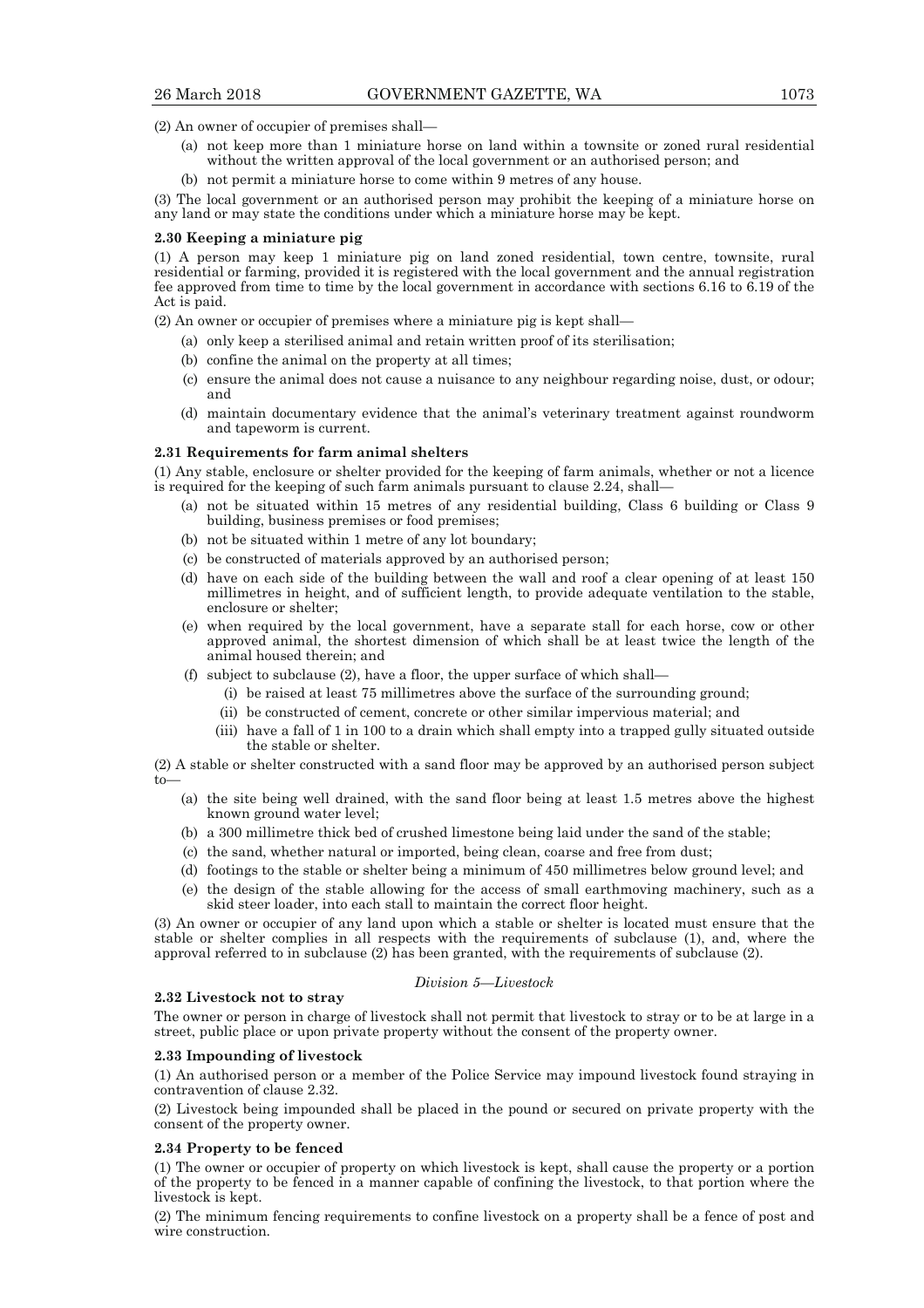## **PART 3—BUILDING, DEVELOPMENT AND LAND CARE**

*Division 1—Litter and refuse on building sites* 

#### **3.1 Provision of refuse receptacles**

The owner or occupier of a building or development site shall at all times provide and maintain a refuse receptacle, available for use on the site, which includes a suitable cover, to the satisfaction of an authorised person, of such design as will—

- (a) contain any refuse likely to be produced on the site; and
- (b) prevent refuse being blown from the receptacle by wind.

#### **3.2 Control of refuse**

(1) From the time of commencement of works on a building site or development site until the time of completion of such work, the owner or occupier of the site shall take reasonable steps to—

- (a) ensure all refuse on the site is placed and contained in the refuse receptacle and prevented from being blown from the site by wind;
- (b) keep the site free from any refuse;
- (c) keep the street verge, and any other reserve, immediately adjacent to the site, free of refuse from the site; and
- (d) ensure the refuse receptacle is emptied when full.

(2) The owner or occupier of a building site or development site shall ensure that within 2 days of completion of works on the site, the site and the street verge immediately adjacent to it, are cleared of all refuse and all refuse receptacles are removed from the site.

#### **3.3 Unauthorised storage of materials**

(1) All construction materials must be located on the building site or development site under construction, unless written approval has been given by the local government to store materials on another property (including a road reserve).

(2) An application for approval under subclause (1) must be—

- (a) in writing; and
- (b) accompanied by the written approval of the landowner of the land on which materials are proposed to be stored.

#### *Division 2—Prevention of dust and liquid waste*

## **3.4 Prohibited activities**

(1) An owner and/or occupier of land shall take reasonable steps to—

- (a) stabilise dust on the land;
- (b) contain all liquid waste on the land; and
- (c) ensure no dust or liquid waste is released or escapes from the land, whether by means of wind, water or any other cause.

(2) Where the local government forms the opinion that—

- (a) an owner or occupier has not complied with subclause  $(1)(a)$  or subclause  $(1)(b)$ ; or
- (b) the dust or liquid waste has been released or escaped from the owner's or occupier's land, the local government may serve on the owner and/or occupier of the land, a notice requiring the owner and/or occupier to do one or more of the following—
	- (i) comply with subclause  $(1)(a)$  or  $(1)(b)$ ;
	- (ii) clean up and properly dispose of any released or escaped dust or liquid waste;
	- (iii) clean up and make good any damage resulting from the released or escaped dust or liquid waste; and
	- (iv) take reasonable measures to stop any further release or escape of dust or liquid waste;

(3) The requirements set out in a notice issued under subclause  $(2)(a)$  must be complied with—

- (a) within 48 hours of service of the notice where no other time is specified;
	- (b) within such other period as is specified in the notice; or
	- (c) immediately, if the notice so specifies.

(4) Where the local government forms the opinion that dust or liquid waste has escaped or has been released from an activity undertaken on land or as a consequence of the use of equipment on land, the local government may serve a notice on—

- (a) any owner or occupier of the land; or
- (b) any operator of equipment on the land,

requiring that the activity or use of equipment on the land be ceased immediately, for such period as is specified in the notice.

(5) Where the local government is of the opinion that dust or liquid waste may be released or escape from any land as a result of an activity which is likely to be carried out on the land, the local government may give to the owner and/or occupier a notice providing that the activity may only be carried out subject to the conditions specified in the notice.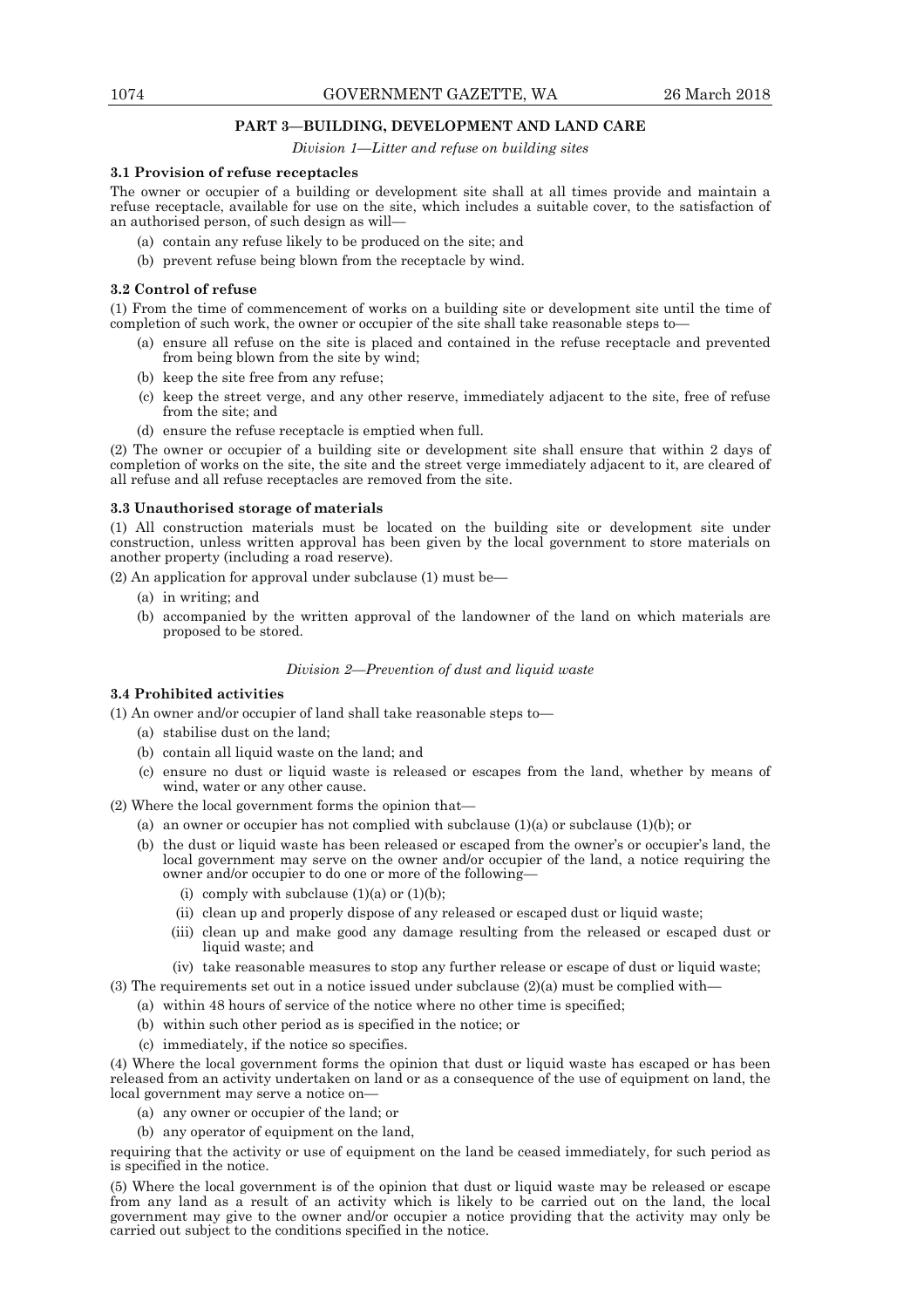#### **3.5 Dust management**

If an owner or occupier of land intends to undertake any work involving the clearing of land, from which any sand or dust is likely to be released whether by means of wind, water or any other cause, shall—

- (a) submit to an authorised person a Dust Management Plan in accordance with the Department of Environment Regulation "A guideline for managing the impacts of dust and associated contaminants from land development sites, contaminated sites remediation and other related activities" (March 2011), or any updated version of this document; and
- (b) obtain written approval of the Dust Management Plan from an authorised person before commencement of any work.

#### *Division 3—Smoke*

#### **3.6 Burning of cleared vegetation prohibited**

An owner or occupier of any building or development site shall ensure that no vegetation or other material cleared from the site is burnt on the site.

#### *Division 4—Unsightly land and disused materials*

#### **3.7 Removal of refuse and disused materials**

(1) The owner or occupier of a lot shall not keep, or permit to remain on the lot, any refuse, rubbish or disused material of whatever nature or kind which in the opinion of the local government or an authorised person is likely to give the lot an untidy appearance and does not conform with the general appearance of other land in that particular part of the district.

(2) The local government or an authorised person may give notice in writing to the owner or occupier of a lot requiring the removal of refuse, rubbish or disused material from the lot within the time specified in the notice.

#### **3.8 Removal of unsightly overgrowth of vegetation**

(1) The owner or occupier of a lot shall not permit to remain on a lot, any unsightly overgrowth of vegetation that gives the lot an untidy appearance and does not conform with the general appearance of other land in that particular part of the district.

(2) The local government or an authorised person may give notice in writing to the owner or occupier of a lot requiring the removal of the overgrowth of vegetation within the time specified in the notice.

#### **3.9 Storage of vehicles, vessels and machinery**

The owner or occupier of a lot shall not—

- (a) store, or allow to remain in public view on any lot, more than 1 vehicle, vessel or machinery (whether licensed or not) in a state of disrepair;
- (b) store, or allow to remain in public view on any lot, any vehicle, vessel or machinery in a state of disrepair for a period in excess of 1 month;
- (c) store, or allow to remain in public view on any lot, any vehicle parts, vessel parts or machinery parts (including tyres);
- (d) wreck, dismantle or break up any vehicle, part or body of a vehicle, vessel or machinery except where performed—
	- (i) inside a building; or
	- (ii) within an area enclosed by a fence or wall of not less than 1.8 metres in height and of such a nature as to screen all vehicles, parts or bodies of vehicles, vessels or machinery from the street and from adjoining properties; or
- (e) wreck, dismantle or break up a vehicle, vessel or machinery so as to cause a nuisance.

#### **3.10 Disposing of disused refrigerators or similar containers**

A person shall not place, leave or dispose of a disused refrigerator, ice chest, ice box, trunk, chest or other similar article having a compartment which has a capacity of 0.04 cubic metres or more on any land without first—

- (a) removing every door and lid and every lock, catch and hinge attached to a door or lid; or
- (b) rendering every door and lid incapable of being fastened.

#### *Division 5—Hazardous materials*

## **3.11 Hazardous trees**

(1) Where a tree on a lot endangers any person or thing on adjoining land, the local government may give a notice to the owner or the occupier of the lot to remove, cut, move or otherwise deal with that tree so as to make the tree safe.

(2) Where a tree on a lot presents a serious and immediate danger to any person or thing, the local government may take any remedial action it considers appropriate in order to make the tree safe without having given the owner or occupier notice pursuant to subclause (1).

(3) The local government reserves its right to recover any costs incurred by the local government for remedial action taken in terms of subclause (2).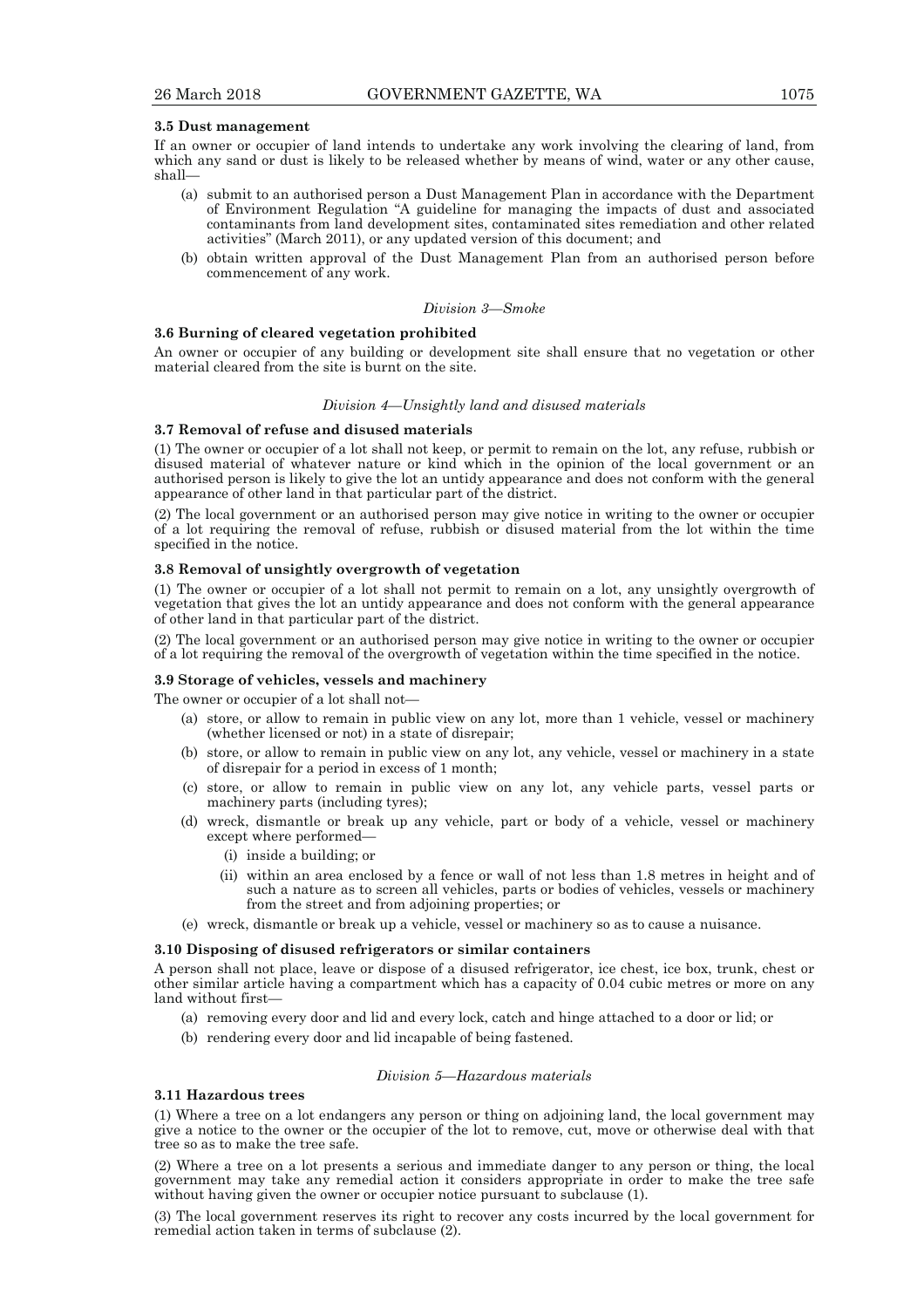## **PART 4—NUISANCES AND DANGEROUS THINGS**

*Division 1—Light* 

## **4.1 Use of exterior lights**

An owner or occupier of land on which floodlights or other exterior lights are erected or used, shall not allow the floodlights or other exterior lights to shine directly onto any other premises.

#### **4.2 Emission or reflection of light**

An owner or occupier of land shall ensure that—

- (a) artificial light is not emitted or reflected from anything on the land so as to illuminate premises outside that land to more than 50 lux; and
- (b) natural light is not reflected from anything on the land so as to create or cause a nuisance to the occupier of any other premises or to a person lawfully using a thoroughfare.

## **4.3 Notice may require specified action to prevent emission or reflection of light**

(1) Where—

- (a) floodlights or other exterior lights shine directly onto any other premises;
- (b) artificial light is emitted or reflected from anything on the land so as to illuminate premises outside the land to more than 50 lux; or
- (c) natural light is reflected from anything on the land so as to create or cause a nuisance to the occupier of any other premises or to a person lawfully using a thoroughfare,

the local government may by notice in writing direct the owner or occupier to take such actions as an authorised person considers necessary within the time specified in the notice.

(2) The notice referred to in subclause (1) may direct that—

- (a) floodlights or other exterior lights are used only during the hours specified in the notice;
- (b) the direction in which the lights shine be altered as specified in the notice;
- (c) any reflective surfaces be painted or otherwise treated so as to abate the nuisance; or
- (d) any combination of these measures that the local government believes to be appropriate to the circumstances.

#### *Division 2—Smoke, fumes, odours and other emissions*

## **4.4 Burning rubbish, refuse or other material**

(1) A person shall not on any land of an area 2,000 square metres or less, set fire to rubbish, refuse or other materials.

(2) Subclause (1) does not apply to land zoned rural residential.

(3) A person shall not set fire to rubbish, refuse or other materials on land zoned rural residential zoned unless—

- (a) written approval has first been obtained from the local government;
- (b) the person demonstrates to the satisfaction of the local government that reasonable alternatives for the disposal of the rubbish, refuse or other material do not exist and the potential for pollution is low;
- (c) the material does not include any plastic, rubber, food scraps, or other material likely to cause the generation of smoke or odour in such quantity as to cause a nuisance to other persons;
- (d) a haze alert has not been issued by the Bureau of Meteorology for the period during which burning is to take place; and
- (e) the burning complies with the *Bush Fires Act 1954*, any annual fire hazard reduction notice issued by the local government under that Act and any conditions of approval as determined by the local government.

(4) Subclauses (1) and (3) shall not apply to any barbecue, solid fuel water heater, space heater or ovens fired with dry paper, dry wood, synthetic char or charcoal type fuel.

(5) Subclause (3) is subject to any fire danger rating as determined by the Bureau of Meteorology.

## **4.5 Escape of smoke, fumes, odours and other emissions**

An owner or occupier of land or premises shall take all reasonable steps not to cause or permit the escape of smoke, fumes or odours from the land or premises in such quantity or of such a nature as to cause or to be a nuisance to any person.

#### *Division 3—Trucks*

#### **4.6 Livestock vehicles**

(1) A person shall not park a vehicle containing livestock in a townsite for a period in excess of 30 minutes.

(2) A person shall not park a vehicle which contains or has been used for the carriage of livestock so as to create or be a nuisance to any person, by reason of the odour emanating from the vehicle.

(3) If a person parks a vehicle containing livestock in a townsite in accordance with subclause (1), then the person does not contravene subclause (2).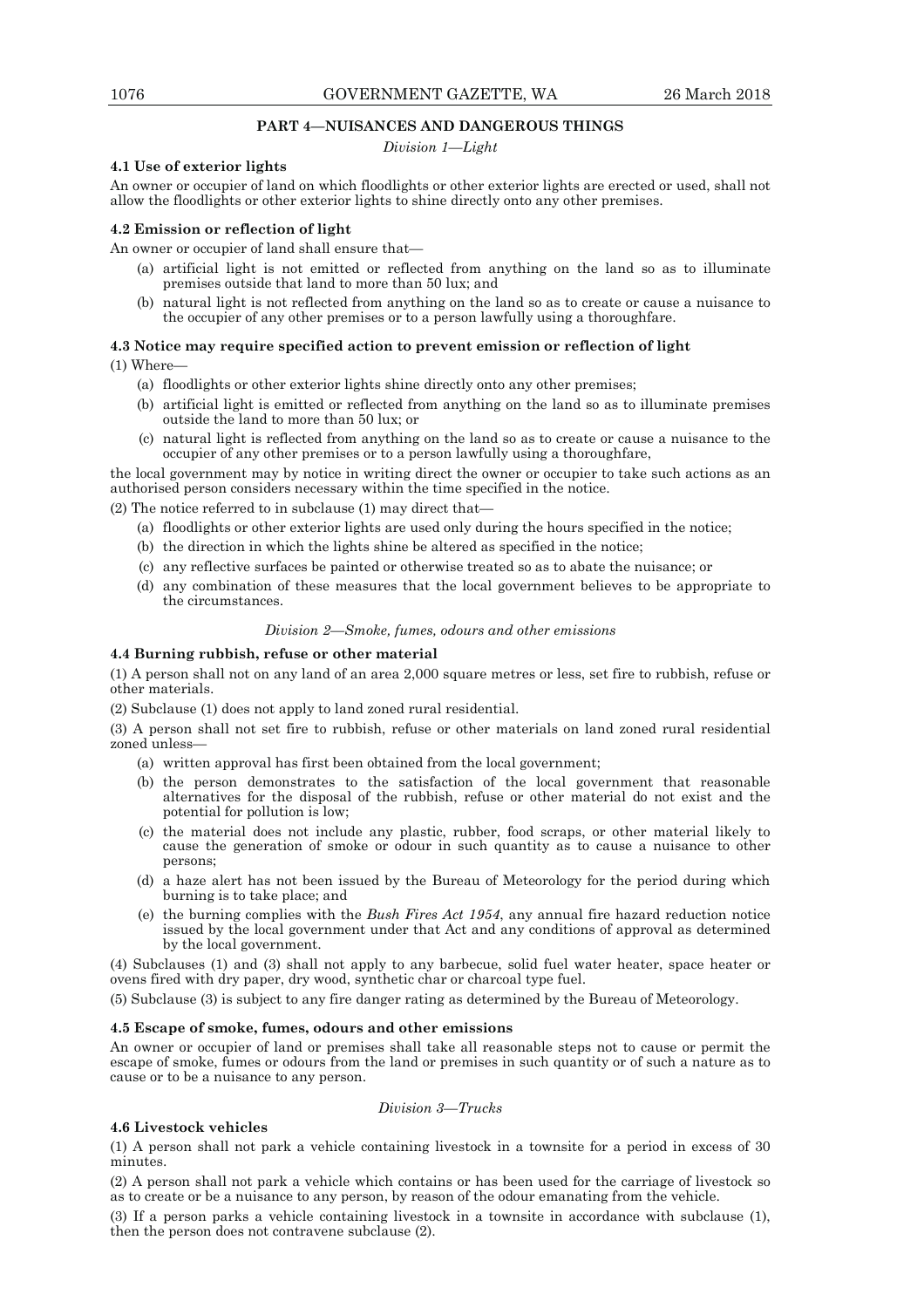#### *Division 4—Swimming pool backwash management*

#### **4.7 Disposal of swimming pool backwash**

(1) The owner or occupier of land on which a swimming pool is constructed shall ensure that all backwash is not permitted to discharge onto or run-off onto adjacent land so as to cause a nuisance, or cause damage to any structures situated on adjacent land.

(2) Subclause (1) shall not prevent the discharge of swimming pool backwash from a lot into a local government approved stormwater drain or road by a method approved by an authorised person.

#### *Division 5—Stormwater management*

#### **4.8 Containment of stormwater**

(1) Subject to subclause (2), the owner or occupier of a lot shall ensure that all stormwater received by any building, house, other structure or any paved or sealed or other surfaced areas including any vehicle access ways on the lot is contained within the lot and is not permitted to discharge onto or run-off onto adjacent land so as to cause a nuisance, or cause damage to any structures situated on adjacent land.

(2) Subclause (1) shall not prevent the discharge of stormwater from a lot into a local government approved stormwater drain or road.

#### *Division 6—Amusement activities*

#### **4.9 Nuisance**

A person shall not, without written authorisation from the local government, provide or conduct any amusement on land so as to create or be a nuisance to any owner or occupier of land in the district.

#### **4.10 Abatement by authorised person**

Subject to subdivision 3 of Division 3 of Part 3 of the Act, an authorised person may enter on any land where an amusement is provided or conducted and may do any act or thing reasonably required to abate a nuisance referred to in clause 4.9.

#### *Division 7—Advertising, bill posting and junk mail*

#### **4.11 Placement of advertisement, bill posting or junk mail**

(1) A person shall not, without written authorisation from the local government, place or affix any letter, figure, device, poster, sign or advertisement on any buildings, fences or posts.

(2) A person shall not place in or on any letter box, gate, fence or generally leave or distribute to any property in the district, any handbill, poster, pamphlet, flyer or other form of advertising or promotional material, where there is clearly displayed a sign or notice which states "no junk mail" or words of similar effect.

## **4.12 Exemptions**

Clause 4.11 does not apply to—

- (a) delivery of articles by Australia Post;
- (b) documents issued under or for the purposes of an Act of Parliament;
- (c) an authorised person or member of the Police Service acting in the course of their duties;
- (d) electoral materials; or
- (e) materials related to legal process.

#### *Division 8—Bird nuisance*

#### **4.13 Restrictions on feeding of birds**

(1) A person shall not feed a bird—

- (a) so as to cause a nuisance, or
- (b) with a food or substance that is not a natural food of a bird.

(2) Where an authorised person forms the opinion that a person has not complied with subclause (1) the authorised person may serve the person a notice requiring the person to clean up and properly dispose of any feed or waste products specified in the notice.

## **PART 5—OBJECTION AND REVIEW**

#### **5.1 Objection and review**

Division 1 of Part 9 of the Act and regulation 33 of the *Local Government (Functions and General) Regulations 1996* apply to a decision under this local law to—

- (a) grant or renew a person a licence, approval or authorisation;
- (b) amend or cancel a licence, approval or authorisation; or
- (c) give a person a notice.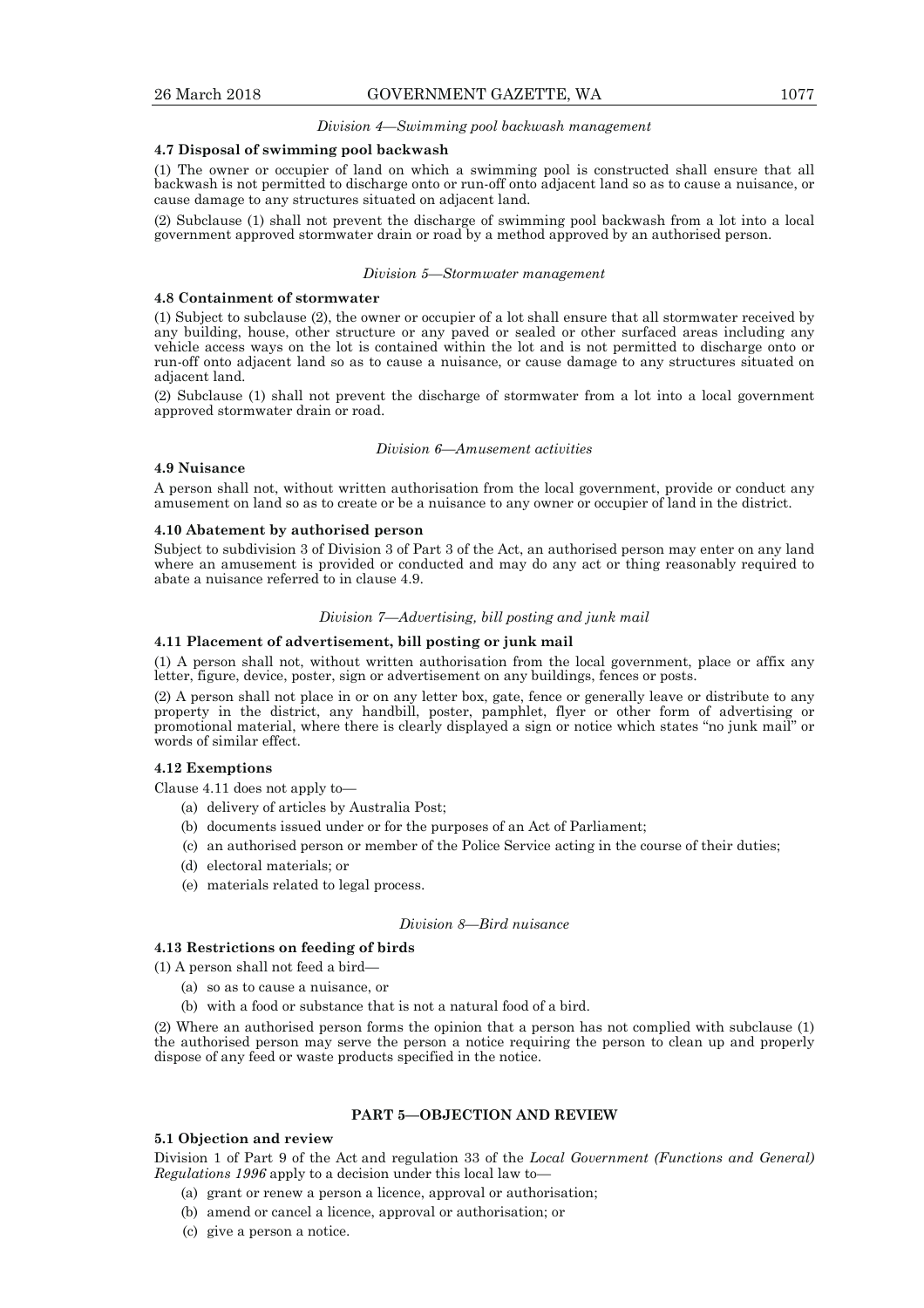#### **PART 6—ENFORCEMENT**

#### *Division 1—Notices*

#### **6.1 Notice of breach**

(1) Where a breach of any provision of this local law has occurred, the local government may give a notice in writing to the person alleged to be responsible for such a breach.

(2) A notice issued pursuant to subclause (1) shall—

- (a) specify the provision of this local law which has been breached;
- (b) specify the particulars of the breach; and
- (c) state the manner in which the recipient is required to remedy the breach to the satisfaction of the local government within a time period stipulated in the notice which shall be not less than 14 days from the giving of the notice.

(3) It is an offence to fail to comply with a notice issued by the local government pursuant to subclause (1).

## **6.2 Notice requirements**

Where this local law refers to the giving of a notice, other than the giving of an infringement notice, and no particular form is prescribed, it will be sufficient that the notice be in writing giving adequate details to enable the owner, occupier or other person to whom the notice is issued to know the offence committed and the measures required to be taken or conditions with which compliance is required, as the case may be.

#### **6.3 When local government may undertake requirements of notice**

(1) This clause applies only in respect of a notice issued under subclauses 3.7(2), 3.8(2), 3.11(1) and 4.3(1) of this local law.

(2) Where a person fails to comply with a notice referred to in subclause (1) the local government may, subject to compliance with the requirements of subdivision 3 of Division 3 of Part 3 of the Act, do anything that it considers necessary to achieve, so far as is practicable, the purpose for which the notice was given.

(3) The local government may recover the cost of anything it does under subclause (2) as a debt due from the person who failed to comply with the notice.

#### *Division 2—Offences and penalties*

## **6.4 Offences and penalties**

(1) A person who—

- (a) fails to do anything required or directed to be done under this local law; or
- (b) fails to comply with the requirements of a notice issued under this local law by an authorised person; or
- (c) does anything which under this local law that person is prohibited from doing,

commits an offence.

(2) Where, under this local law, an act is required to be done or forbidden to be done in relation to any land or premises, the owner or occupier of the land or premises has the duty of causing to be done the act so required to be done, or of preventing from being done the act forbidden to be done; and

(3) A person who commits an offence under this local law shall be liable, upon conviction, to a maximum penalty of \$5,000 and a maximum daily penalty of \$500 in respect of each day or part of a day during which the offence has continued.

(4) An offence against a clause specified in Schedule 1 is a prescribed offence for the purposes of section 9.16(1) of the Act.

(5) The amount of the modified penalty for a prescribed offence is that specified adjacent to the clause in Schedule 1.

#### **6.5 Form of infringement notices**

(1) Where a vehicle is involved in the commission of an offence, the form of the notice referred to in section 9.13 of the Act is that of Form 1 in Schedule 1 of the *Local Government (Functions and General) Regulations 1996*.

(2) The form of the infringement notice referred to in section 9.16 of the Act is that of Form 2 in Schedule 1 of the *Local Government (Functions and General) Regulations 1996*.

(3) The form of the infringement withdrawal given under section 9.20 of the Act is that of Form 3 in Schedule 1 of the *Local Government (Functions and General) Regulations 1996*.

————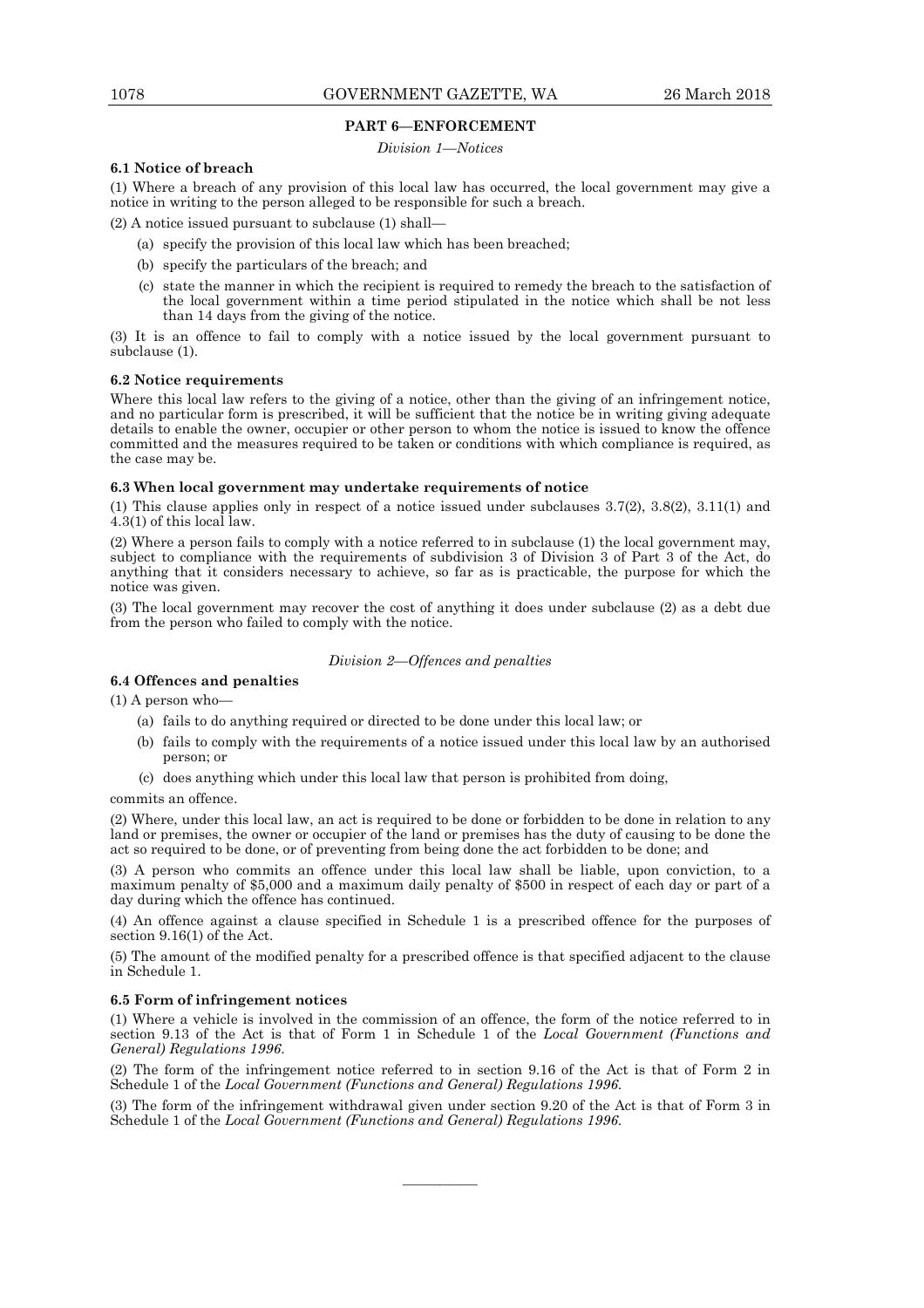## **SCHEDULE 1—PRESCRIBED OFFENCES**

[Clause 6.4]

| Item<br>No.    | Clause<br>No.      | Description                                                                                                                                                                                                             | Modified<br>Penalty |
|----------------|--------------------|-------------------------------------------------------------------------------------------------------------------------------------------------------------------------------------------------------------------------|---------------------|
| 1              | 2.2(a)             | Failure to keep premises free from excrement, filth, food waste<br>and other matter likely to be offensive or injurious to health or<br>attracts vermin or insects                                                      | \$250               |
| $\sqrt{2}$     | 2.2(b)             | Failure to keep premises clean and disinfected when directed by<br>an EHO                                                                                                                                               | \$250               |
| 3              | 2.2(c)             | Failure to keep premises free of flies or other vectors of disease,<br>or when directed by an EHO, spray premises with residual<br>insecticide or use other means to kill or repel flies or other<br>vectors of disease | \$250               |
| 4              | 2.3                | Failure to maintain adequate enclosures                                                                                                                                                                                 | \$250               |
| $\overline{5}$ | 2.5                | Keep, or permit to be kept, any poultry, not in accordance with<br>conditions of this local law                                                                                                                         | \$250               |
| 6              | 2.8                | Keep, or suffer to remain in a residential area, a rooster, turkey,<br>goose or geese, or peafowl                                                                                                                       | \$250               |
| 7              | 2.9(2)             | Failing to keep cages, enclosures and lofts maintained to the<br>minimum standard specified in the Code of Practice—Pigeon<br>Keeping                                                                                   | \$250               |
| 8              | 2.11               | Failing to prevent pigeons nesting or perching                                                                                                                                                                          | \$250               |
| 9              | 2.12               | Failing to keep aviary birds in accordance with conditions of this<br>local law                                                                                                                                         | \$250               |
| 10             | 2.13               | Keeping birds so as to create a nuisance or emit an unreasonable<br>noise                                                                                                                                               | \$250               |
| 11             | 2.14(2)            | Keeping bees without a licence                                                                                                                                                                                          | \$250               |
| 12             | 2.14(4)            | Failure to comply with any obligation when temporarily keeping<br>bees                                                                                                                                                  | \$250               |
| 13             | 2.16(2)            | Failure to comply with a condition of a licence to keep bees                                                                                                                                                            | \$250               |
| 14             | 2.21               | Creation of a nuisance from keeping of bees or bee hives                                                                                                                                                                | \$250               |
| 15             | 2.22(1)            | Failure to comply with a notice to remove bees or bee hives for<br>contravention of local law                                                                                                                           | \$250               |
| 16             | 2.23               | Keeping a farm animal without a valid licence                                                                                                                                                                           | \$250               |
| 17             | 2.29               | Keeping a miniature horse on land without approval                                                                                                                                                                      | \$250               |
| 18             | 2.30               | Keeping a miniature pig on land without approval                                                                                                                                                                        | \$250               |
| 19             | 2.32               | Permitting livestock to stray, or be at large in a street, public<br>place or private property without consent                                                                                                          | \$250               |
| 20             | 2.34               | Failing to keep property fenced in a manner capable of confining<br>livestock                                                                                                                                           | \$250               |
| 21             | 3.1                | Failure to provide or maintain a refuse receptacle on a building<br>or development site                                                                                                                                 | \$500               |
| 22             | $3.2\,$            | Failure to control refuse on a building or development site                                                                                                                                                             | \$500               |
| 23             | 3.3                | Unauthorised storage of materials                                                                                                                                                                                       | \$500               |
| 24             | 3.4                | Release or escape of dust or liquid waste from land                                                                                                                                                                     | \$500               |
| 25             | 3.5                | Commencing works involving clearing of land without an<br>approved Dust Management Plan                                                                                                                                 | \$500               |
| 26             | $3.6\,$            | Burning of cleared vegetation or other material from a building<br>or development site                                                                                                                                  | \$500               |
| 27             | 3.9(a)             | Storing, or allowing to remain on land, more than 1 vehicle,<br>vessel or machinery in a state of disrepair                                                                                                             | \$500               |
| 28             | 3.9(b)             | Storing, or allowing to remain on land, any vehicle, vessel or<br>machinery in a state of disrepair for a period in excess of 1<br>month                                                                                | \$500               |
| 29             | 3.9 <sub>(c)</sub> | Storing, or allowing to remain on land, any vehicle, vessel or<br>machinery parts (including tyres)                                                                                                                     | \$500               |
| 30             | 3.9(d)(i)          | Wreck, dismantle or break up any vehicle part or body, vessel or<br>machinery not inside a building                                                                                                                     | \$500               |
| 31             | 3.9(d)(ii)         | Wreck, dismantle or break up any vehicle part or body, vessel or<br>machinery not behind a sufficient fence or wall                                                                                                     | \$500               |
| 32             | 3.9(e)             | Wreck, dismantle or break up a vehicle, vessel or machinery so<br>as to cause a nuisance                                                                                                                                | \$500               |